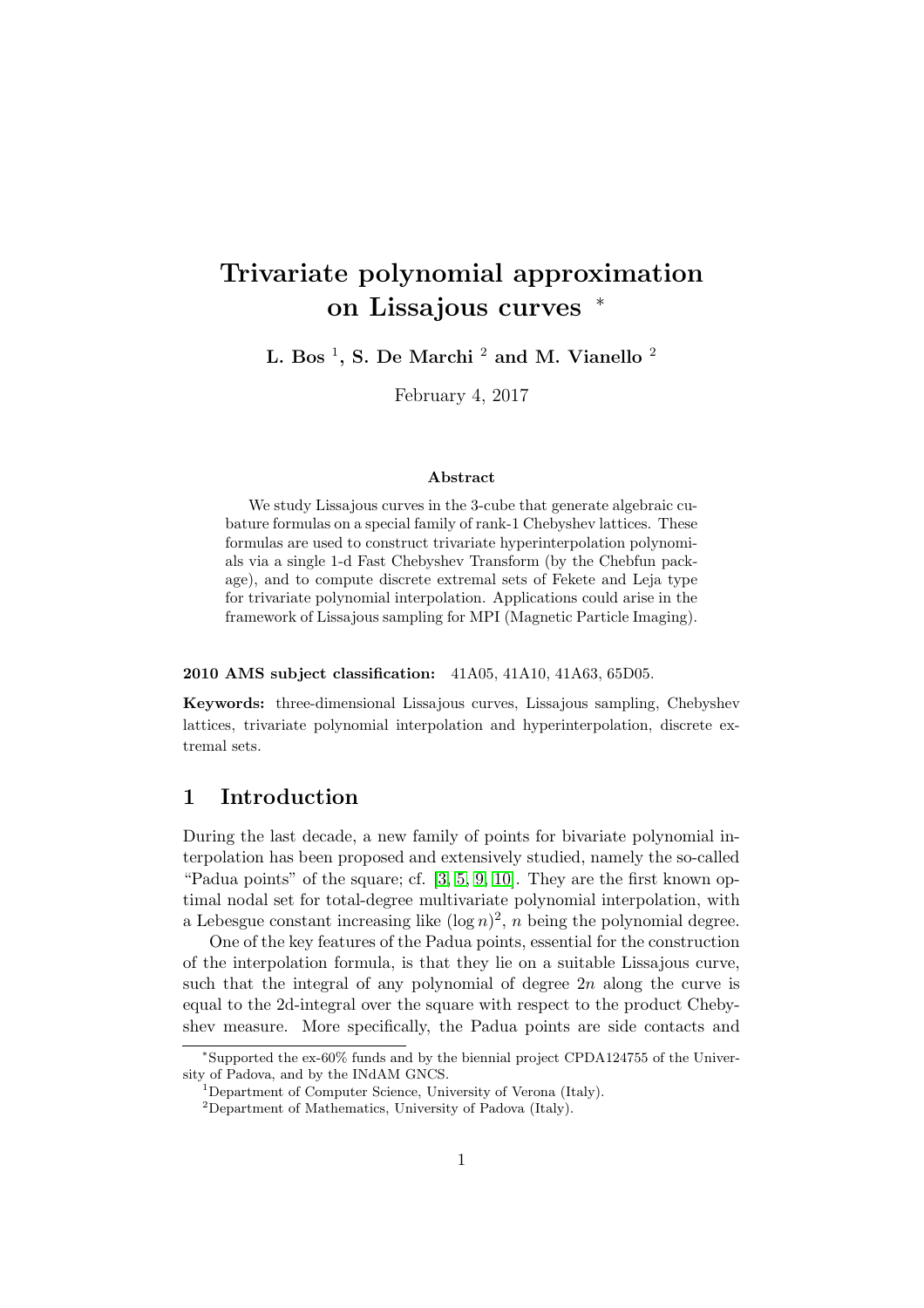self-intersections of the Lissajous curve. For a recent survey of Lagrange interpolation on bivariate Lissajous curves, see [\[23\]](#page-19-0).

Motivated by that construction, in the present paper we try to extend the Lissajous curve technique to dimension 3. Since the resulting curve is not self-intersecting, we cannot obtain total-degree polynomial interpolation. On the other hand, we are able to generate an algebraic cubature formula for the product Chebyshev measure, whose nodes lie on the Lissajous curve thus forming a rank-1 Chebyshev lattice (on Chebyshev lattices cf., e.g.,  $[14]$ ).

By such a formula we can perform polynomial hyperinterpolation, which is a discretized orthogonal polynomial expansion [\[31\]](#page-20-0), that can be constructed by a single 1-dimensional Fast Chebyshev Transform along the curve. Moreover, since the underlying Chebyshev lattices turn out to be Weakly Admissible Mehes for total-degree polynomials (cf. [\[7\]](#page-18-5)), we can extract from them suitable discrete extremal sets of Fekete and Leja type for polynomial interpolation (cf. [\[6\]](#page-18-6)). We provide a Matlab implementation of the hyperinterpolation and interpolation scheme, and show some numerical examples. Applications could arise within the emerging field of MPI (Magnetic Particle Imaging), cf. [\[26\]](#page-19-1) and also Remark 2, below.

### 2 3d Lissajous curves and Chebyshev lattices

Below, we shall denote the product Chebyshev measure in  $[-1, 1]^3$  by

<span id="page-1-1"></span>
$$
d\lambda = w(\boldsymbol{x})d\boldsymbol{x} , w(\boldsymbol{x}) = \frac{1}{\sqrt{(1-x_1^2)(1-x_2^2)(1-x_3^2)}}.
$$
 (1)

Moreover,  $\mathbb{P}_k^3$  will denote the space of trivariate polynomials of degree not exceeding k, whose dimension is  $\dim(\mathbb{P}_k^3) = (k+1)(k+2)(k+3)/6$ .

Along the lines of the construction of the Padua points, the strategy adopted is to seek a Lissajous curve such that the integral of a polynomial in  $\mathbb{P}^3_{2n}$  with respect to the Chebyshev measure  $d\lambda$  is equal (up to a constant factor) to the integral of the polynomial along the curve. To this purpose, the following integer arithmetic result plays a key role.

**Theorem 1** Let be  $n \in \mathbb{N}^+$  and  $(a_n, b_n, c_n)$  be the integer triple

<span id="page-1-0"></span>
$$
(a_n, b_n, c_n) = \begin{cases} \left(\frac{3}{4}n^2 + \frac{1}{2}n, \frac{3}{4}n^2 + n, \frac{3}{4}n^2 + \frac{3}{2}n + 1\right), & n \text{ even} \\ \left(\frac{3}{4}n^2 + \frac{1}{4}, \frac{3}{4}n^2 + \frac{3}{2}n - \frac{1}{4}, \frac{3}{4}n^2 + \frac{3}{2}n + \frac{3}{4}\right), & n \text{ odd} \end{cases} (2)
$$

Then, for ever integer triple  $(i, j, k)$ , not all 0, with  $i, j, k \geq 0$  and  $i+j+k \leq 0$  $m_n = 2n$ , we have the property that  $ia_n \neq jb_n + kc_n$ ,  $jb_n \neq ia_n + kc_n$ ,  $kc_n \neq ia_n + jb_n$ . Moreover,  $m_n$  is maximal, in the sense that there exist a triple  $(i^*, j^*, k^*)$ ,  $i^* + j^* + k^* = 2n + 1$ , that does not satisfy the property.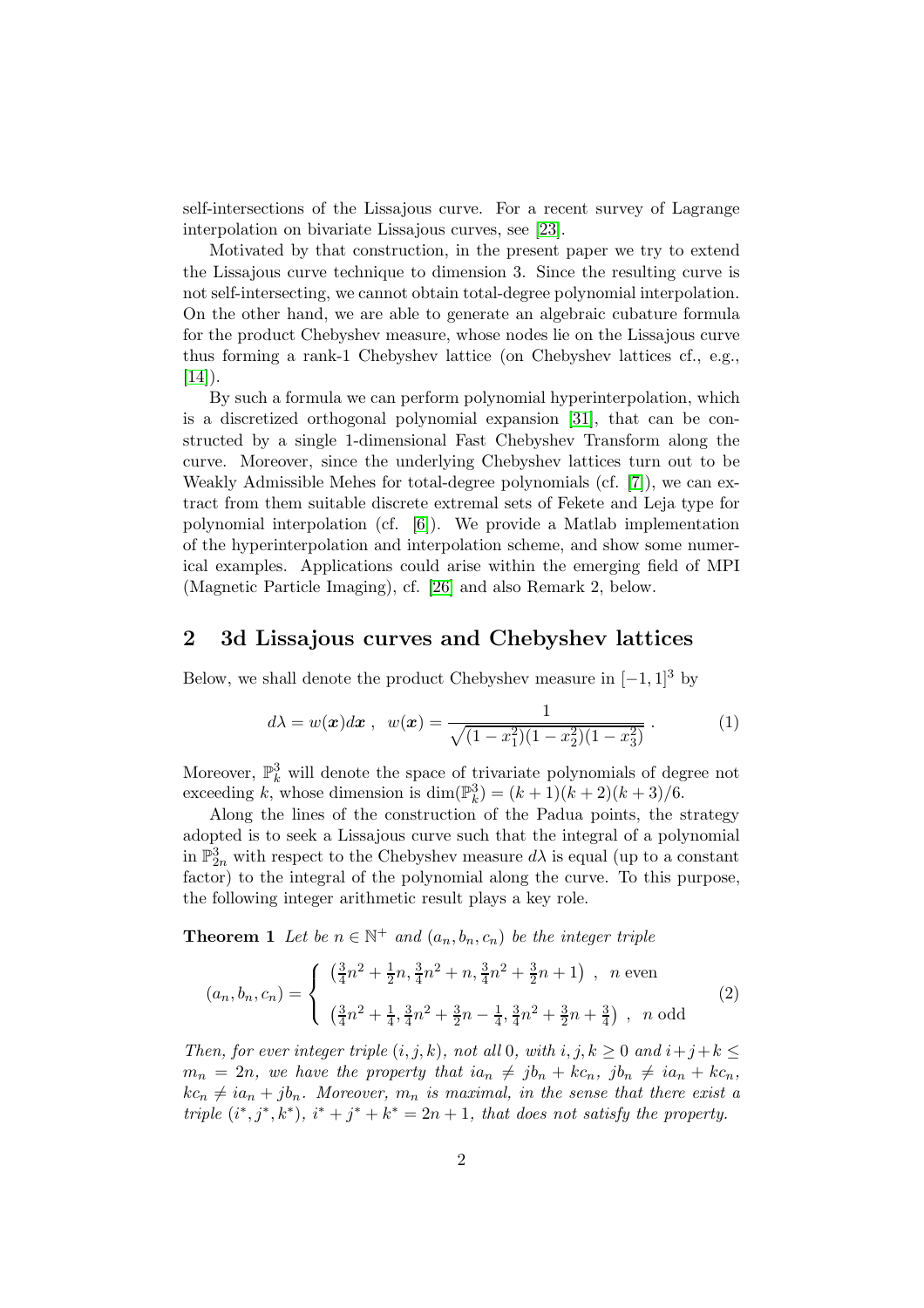Proof. See the Appendix.

**Proposition 1** Consider the Lissajous curves in  $[-1, 1]^3$  defined by

<span id="page-2-1"></span>
$$
\ell_n(\theta) = (\cos(a_n\theta), \cos(b_n\theta), \cos(c_n\theta)), \ \theta \in [0, \pi], \tag{3}
$$

where  $(a_n, b_n, c_n)$  is the sequence of integer triples [\(2\)](#page-1-0).

Then, for every total-degree polynomial  $p \in \mathbb{P}^3_{2n}$ 

<span id="page-2-0"></span>
$$
\int_{[-1,1]^3} p(\boldsymbol{x}) w(\boldsymbol{x}) d\boldsymbol{x} = \pi^2 \int_0^{\pi} p(\boldsymbol{\ell}_n(\theta)) d\theta.
$$
 (4)

Proof. It is sufficient to prove the identity for a polynomial basis. Take the total-degree product Chebyshev basis  $T_i(x_1)T_i(x_2)T_k(x_3), i, j, k \geq 0$ ,  $i + j + k \le 2n$ . For  $i = j = k = 0$ , [\(4\)](#page-2-0) is clearly true. For  $i + j + k > 0$ , by orthogonality of the basis

$$
\int_{[-1,1]^3} T_i(x_1) T_j(x_2) T_k(x_3) w(\boldsymbol{x}) d\boldsymbol{x} = 0.
$$

On the other hand,

$$
\int_0^{\pi} T_i(\cos(a_n\theta))T_j(\cos(b_n\theta))T_k(\cos(c_n\theta)) d\theta
$$
  
= 
$$
\int_0^{\pi} \cos(ia_n\theta) \cos(jb_n\theta) \cos(kc_n\theta) d\theta
$$
  
= 
$$
\frac{1}{4} \left\{ \frac{\sin((ia_n - jb_n - kc_n)\theta)}{ia_n - jb_n - kc_n} \Big|_0^{\pi} + \frac{\sin((ia_n + jb_n - kc_n)\theta)}{ia_n + jb_n - kc_n} \Big|_0^{\pi} + \frac{\sin((ia_n - jb_n + kc_n)\theta)}{ia_n - jb_n + kc_n} \Big|_0^{\pi} + \frac{\sin((ia_n + jb_n + kc_n)\theta)}{ia_n + jb_n + kc_n} \Big|_0^{\pi} \right\}.
$$

Now, the fourth summand on the right-hand side is zero since  $ia_n$  +  $jb_n + kc_n > 0$ , and thus the whole right-hand side is zero if (and only if)  $ia_n - jb_n - kc_n \neq 0$ ,  $ia_n + jb_n - kc_n \neq 0$ ,  $ia_n - jb_n + kc_n \neq 0$ , which is true<br>by Theorem 1 since  $i + j + k < 2n$ . □ by Theorem 1 since  $i + j + k \leq 2n$ .

**Corollary 1** Let be  $p \in \mathbb{P}_{2n}^3$ ,  $\ell_n(\theta)$  the Lissajous curve [\(3\)](#page-2-1) and

$$
\nu = n \max\{a_n, b_n, c_n\} = nc_n = \begin{cases} \frac{3}{4}n^3 + \frac{3}{2}n^2 + n , & n \text{ even} \\ \frac{3}{4}n^3 + \frac{3}{2}n^2 + \frac{3}{4}n , & n \text{ odd.} \end{cases}
$$
(5)

Then we have two alternative quadrature formulas

<span id="page-2-2"></span>
$$
\int_{[-1,1]^3} p(\boldsymbol{x}) w(\boldsymbol{x}) d\boldsymbol{x} = \sum_{s=0}^{\mu} w_s p(\boldsymbol{\ell}_n(\theta_s)), \qquad (6)
$$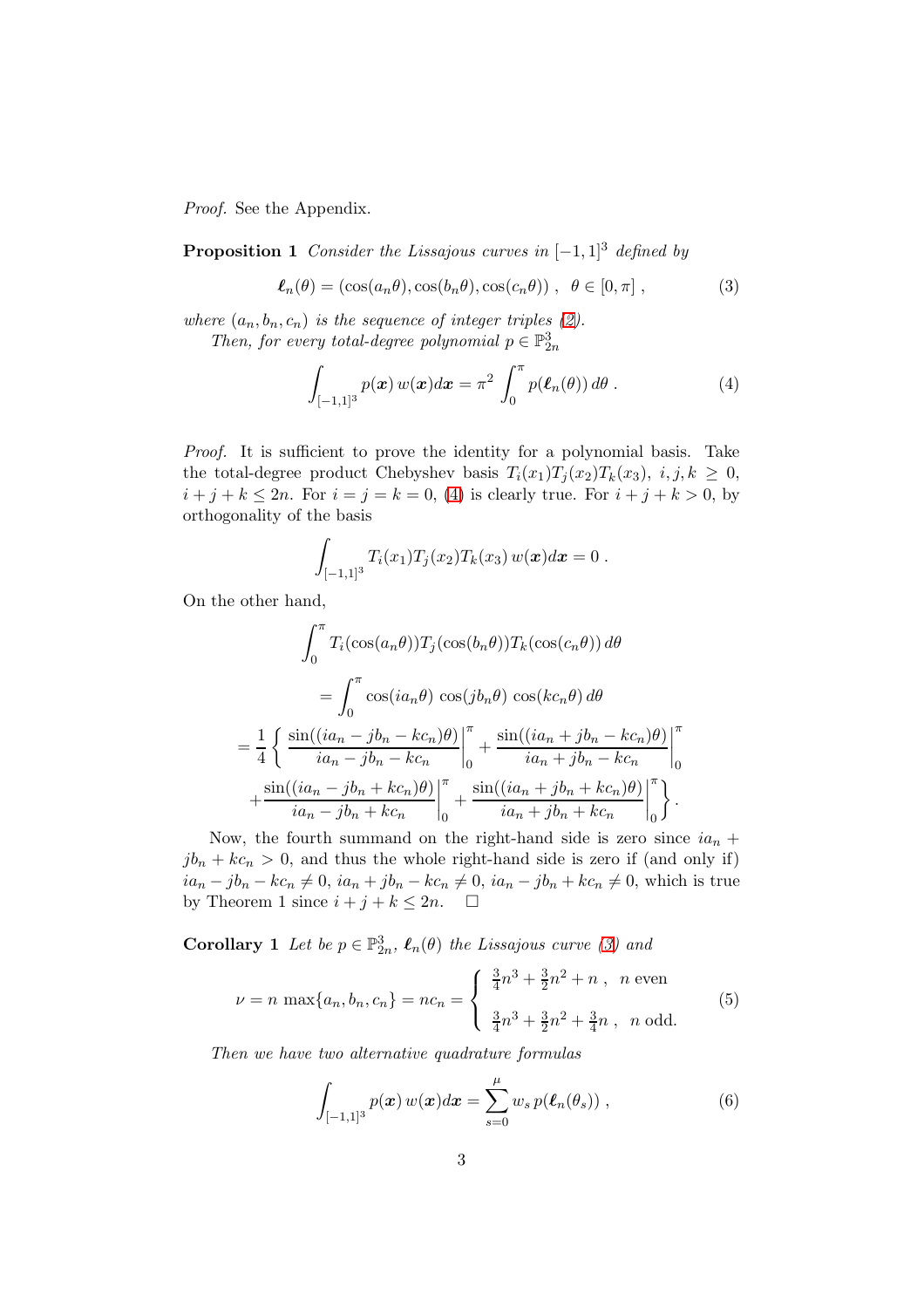where

$$
w_s = \pi^2 \omega_s \ , \quad s = 0, \dots, \mu \ , \tag{7}
$$

and for Gauss-Chebyhsev type:

<span id="page-3-0"></span>
$$
\mu = \nu
$$
,  $\theta_s = \frac{(2s+1)\pi}{2\mu+2}$ ,  $\omega_s \equiv \frac{\pi}{\mu+1}$ ,  $s = 0, ..., \mu$ , (8)

while for Gauss-Chebyshev-Lobatto type:

<span id="page-3-1"></span>
$$
\mu = \nu + 1, \quad \theta_s = \frac{s\pi}{\mu}, \quad s = 0, \dots, \mu,
$$
  
\n $\omega_0 = \omega_\mu = \frac{\pi}{2\mu}, \quad \omega_s \equiv \frac{\pi}{\mu}, \quad s = 1, \dots, \mu - 1.$  (9)

*Proof.* Observe that by Proposition 1 and the change of variables  $t = \cos(\theta)$ 

$$
\int_{[-1,1]^3} p(\mathbf{x}) w(\mathbf{x}) d\mathbf{x} = \pi^2 \int_0^{\pi} p(\ell_n(\theta)) d\theta
$$

$$
= \pi^2 \int_{-1}^1 p(T_{a_n}(t), T_{b_n}(t), T_{c_n}(t)) \frac{dt}{\sqrt{1 - t^2}},
$$

where  $p(T_{a_n}(t), T_{b_n}(t), T_{c_n}(t))$  is a polynomial of degree not exceeding

 $2\nu = \max\{ia_n + jb_n + kc_n, i, j, k \ge 0, i+j+k \le 2n\} = 2n \max\{a_n, b_n, c_n\}.$ 

The conclusion follows by using the classical Gauss-Chebyshev or Gauss-Chebyshev-Lobatto univariate quadrature rules, cf. [\(8\)](#page-3-0) and [\(9\)](#page-3-1) respectively, which are exact up to degree  $2\nu + 1$  using the  $\mu + 1$  nodes  $\tau_s = \cos(\theta_s)$  and weights  $\omega_s$ , cf., e.g., [\[27,](#page-19-2) Ch. 8].  $\Box$ 

**Remark 1** *(Chebyshev lattices)*. We observe that  $\{\ell_n(\theta_s)\}, s = 0, \ldots, \mu,$ are 3-dimensional rank-1 Chebyshev lattices (for cubature degree of exactness  $2n$ ) in the terminology of [\[14\]](#page-18-4). As opposed to [\[15\]](#page-18-7), where Chebsyhev lattices are generated heuristically by a search algorithm, here we have a formula to generate rank-1 Chebyshev lattices for any degree. We note that our formulas use  $\nu \sim \frac{3}{4}$  $\frac{3}{4}n^3$  points, rather more than the optimal formulas found in [\[15\]](#page-18-7) for low degrees, and so our formulas are certainly not optimal. The exact order of growth of the minimum number of points with the degree does not seem to be known.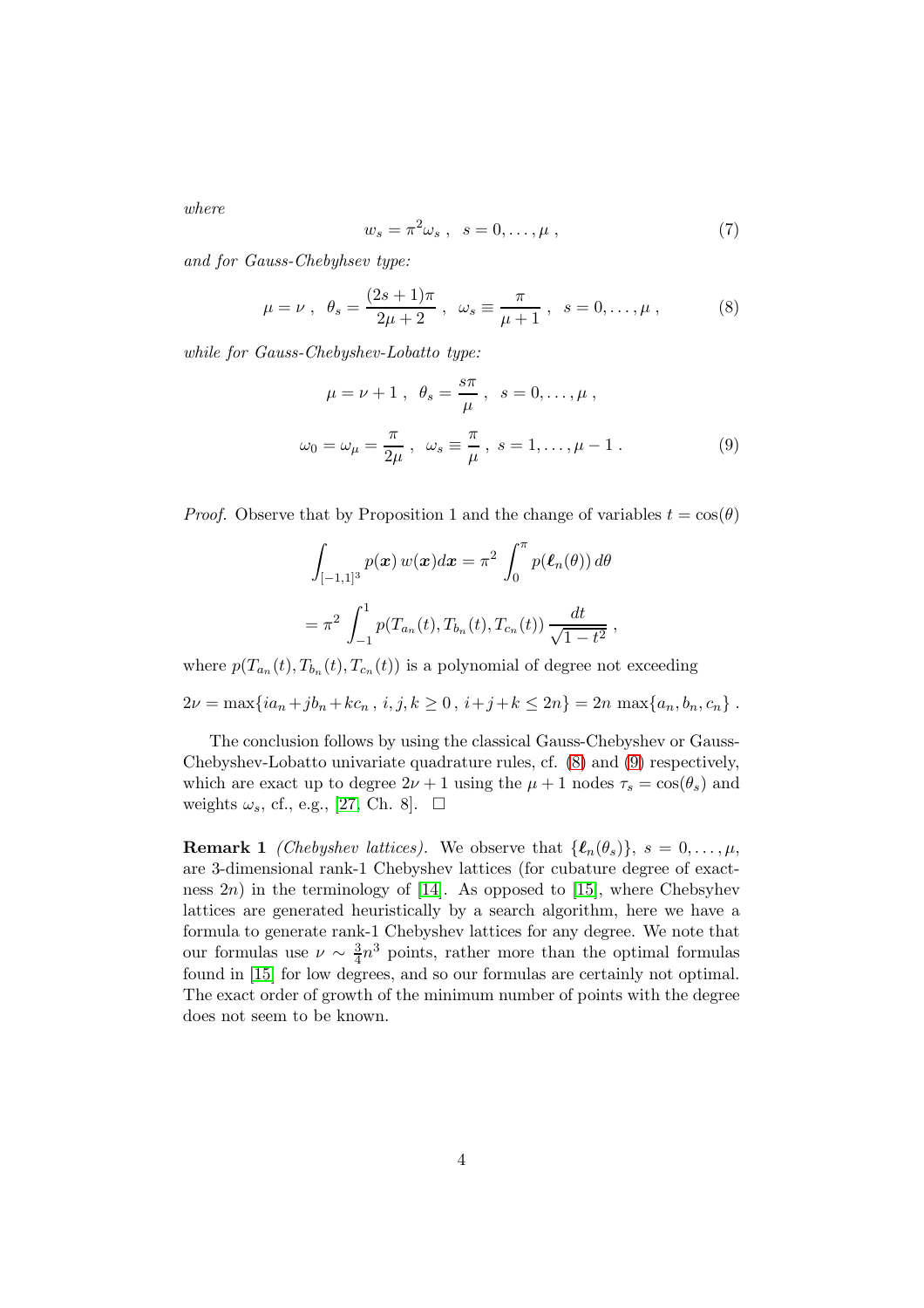#### 2.1 Optimal Tuples and Homogeneous Diophantine Equations

An algebraic trivariate polynomial of degree N restricted to the Lissajou curve  $\ell_n(\theta)$  is a trigonometric polynomial of degree  $N \max\{a_n, b_n, c_n\}$  $N c_n$ . The complexity of approximation/interpolation and quadrature formulas depend on this degree. Hence it is some interest to have an allowable triple for which  $\max\{a_n, b_n, c_n\}$  is as small as possible. Indeed, we conjecture that the triples [\(2\)](#page-1-0) are optimal in this sense.

**Conjecture 1** Suppose that  $(a, b, c)$  is a triple of strictly positive integers such that  $\max\{a, b, c\} < c_n$ , with  $c_n$  given by [\(2\)](#page-1-0). Then there exists a triple  $(i, j, k)$  of non-negative integers, not all 0, and  $i + j + k \leq 2n$ , such that either ia = jb + kc, jb = ia + kc, or kc = ia + jb. In other words, the triples [\(2\)](#page-1-0) are those satisfying the conclusion of Theorem 1 having the minimum maximum.

We do not have a proof of this conjecture but can provide a lower bound for the minimum maximum of such "good" triples with the correct order of growth in n.

First observe that the conditions of the conclusion of Theorem 1 may be expressed more succinctly in terms of a homogeneous linear Diophantine equation.

**Lemma 1** Suppose that  $(a, b, c)$  is a triple of strictly positive integers. Then there exists a triple  $(i, j, k)$  of non-negative integers, not all 0, and  $i+j+k \leq$ N, such that either  $ia = jb + kc$ ,  $jb = ia + kc$ , or  $kc = ia + jb$  iff there exists an integer triple  $(x, y, z) \in \mathbb{Z}^3$  such that  $|x| + |y| + |z| \leq N$  and  $xa + yb + zc = 0.$ 

*Proof.* If, for example,  $ia = jb + kc$ , then  $-ia + jb + kc = 0$  and we may take  $x = -i$ ,  $y = j$  and  $z = k$ . On the other hand, if  $xa + yb + zc = 0$  then not all of  $x, y$  and  $z$  can have the same sign. There being an odd number of them, two of them have the same sign and the other the opposite sign. By multiplying by  $-1$  if necessary, we assume that the single sign is negative. For example, if it is x that is negative, we may write  $-xa = yb + zc$  and take  $i = -x$ ,  $i = y$  and  $k = z$ take  $i = -x$ ,  $j = y$  and  $k = z$ .

The classical Siegel's Lemma (see e.g. [\[35,](#page-20-1) p. 168]) gives a bound on the order of growth of "small" solutions of homogeneous linear diophantine equations. We may adapt this to our situation to prove

**Lemma 2** (A version of Siegel's Lemma) Suppose that  $1 \le n \in \mathbb{Z}_+$ . Suppose further that  $a = [a_1, a_2, \dots, a_d] \in \mathbb{Z}_+^d$  with  $a_i > 0, 1 \le i \le d$ , is such that

$$
\max\{a\} \le M
$$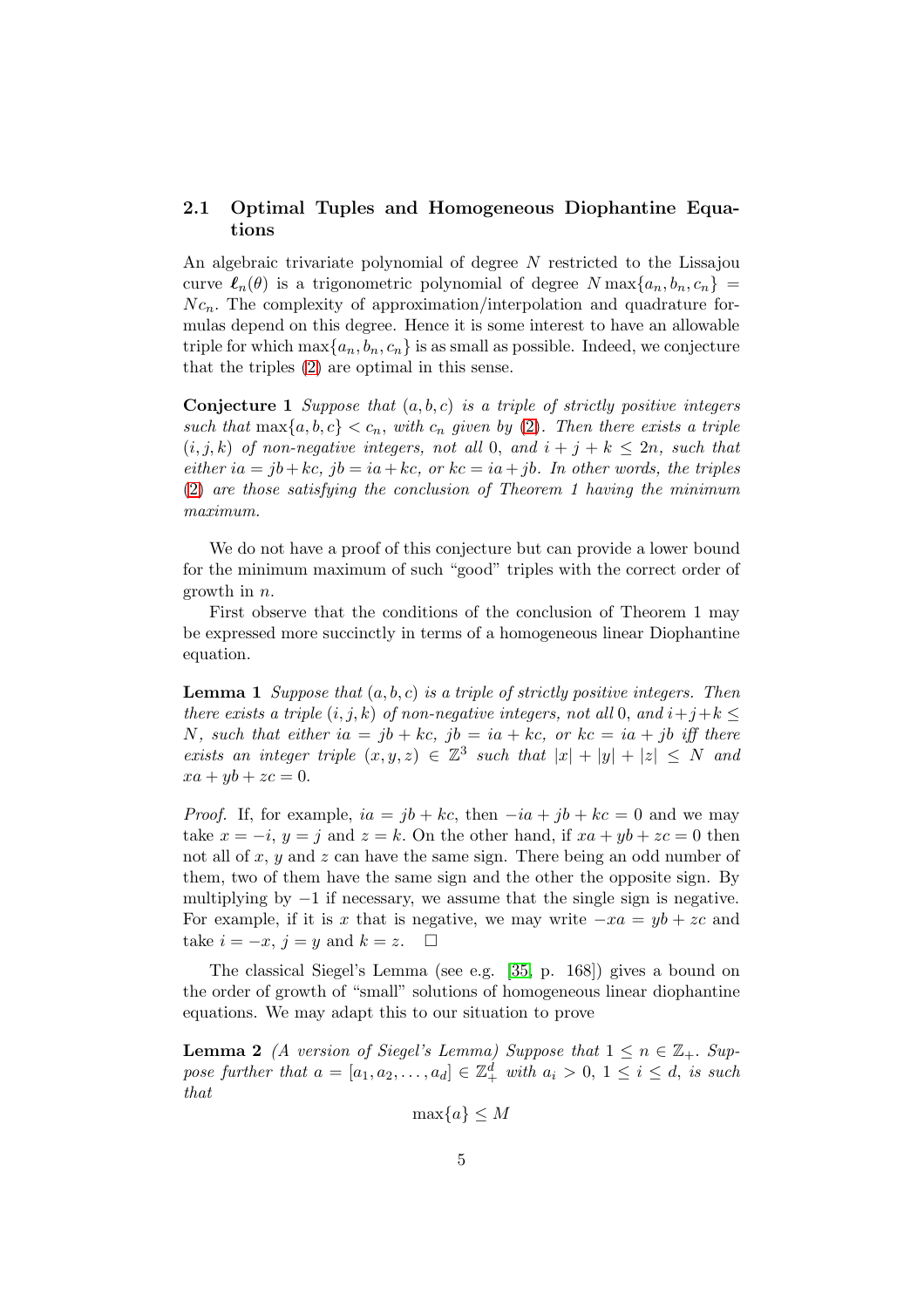where

$$
M := \left\lfloor \frac{1}{n} {n+d \choose d} \right\rfloor - 2 \quad (= O(n^{d-1})).
$$

Then there exists  $0 \neq x \in \mathbb{Z}^d$  such that  $\sum_{i=1}^d |x_i| \leq 2n$  and

$$
\sum_{i=1}^{d} x_i a_i = 0.
$$

*Proof.* Let  $S_d \subset \mathbb{Z}_+^d$  denote the set of *non-negative* tuples  $0 \neq z \in \mathbb{Z}_+^d$  such that  $\sum_{i=1}^{d} z_i \leq n$ . Then  $S_d$  corresponds to the set of monomials of degree at most *n*, other than the constant 1, and hence  $#(S_d) = \binom{n+d}{d}$  $\binom{+d}{d}-1.$ 

Consider the map  $F : \mathbb{Z}^d \to \mathbb{Z}$  given by

$$
F(z) := \sum_{i=1}^d a_i z_i.
$$

Then  $F(S_d) \subset [1, nM]$  and hence

$$
\#(F(S_d)) \le nM.
$$

But

$$
nM = n\left\{ \left\lfloor \frac{1}{n} \binom{n+d}{n} \right\rfloor - 2 \right\} \le \binom{n+d}{d} - 2n < \binom{n+d}{d} - 1,
$$

i.e.,

$$
\#(F(S_d)) < \#(S_d).
$$

It follows from the Pigeon Hole Principle that there exists two different tuples  $y^{(1)} \neq y^{(2)} \in S_d$  such that

$$
F(y^{(1)}) = F(y^{(2)}),
$$

i.e.,

$$
\sum_{i=1}^{d} a_i (y_i^{(1)} - y_i^{(2)}) = 0.
$$

The tuple  $x := y^{(1)} - y^{(2)}$  has the desired properties.  $\Box$ 

In our context it means that the minimum maximum of "good" tuples is at least

$$
M := \left\lfloor \frac{1}{n} \binom{n+d}{d} \right\rfloor - 2 \quad (= O(n^{d-1})).
$$

We note that this is likely a pessimistic lower bound. For example, for  $d = 3$ ,  $M \sim \frac{1}{6}$  $\frac{1}{6}n^2$  while  $c_n \sim \frac{3}{4}$  $\frac{3}{4}n^2$ .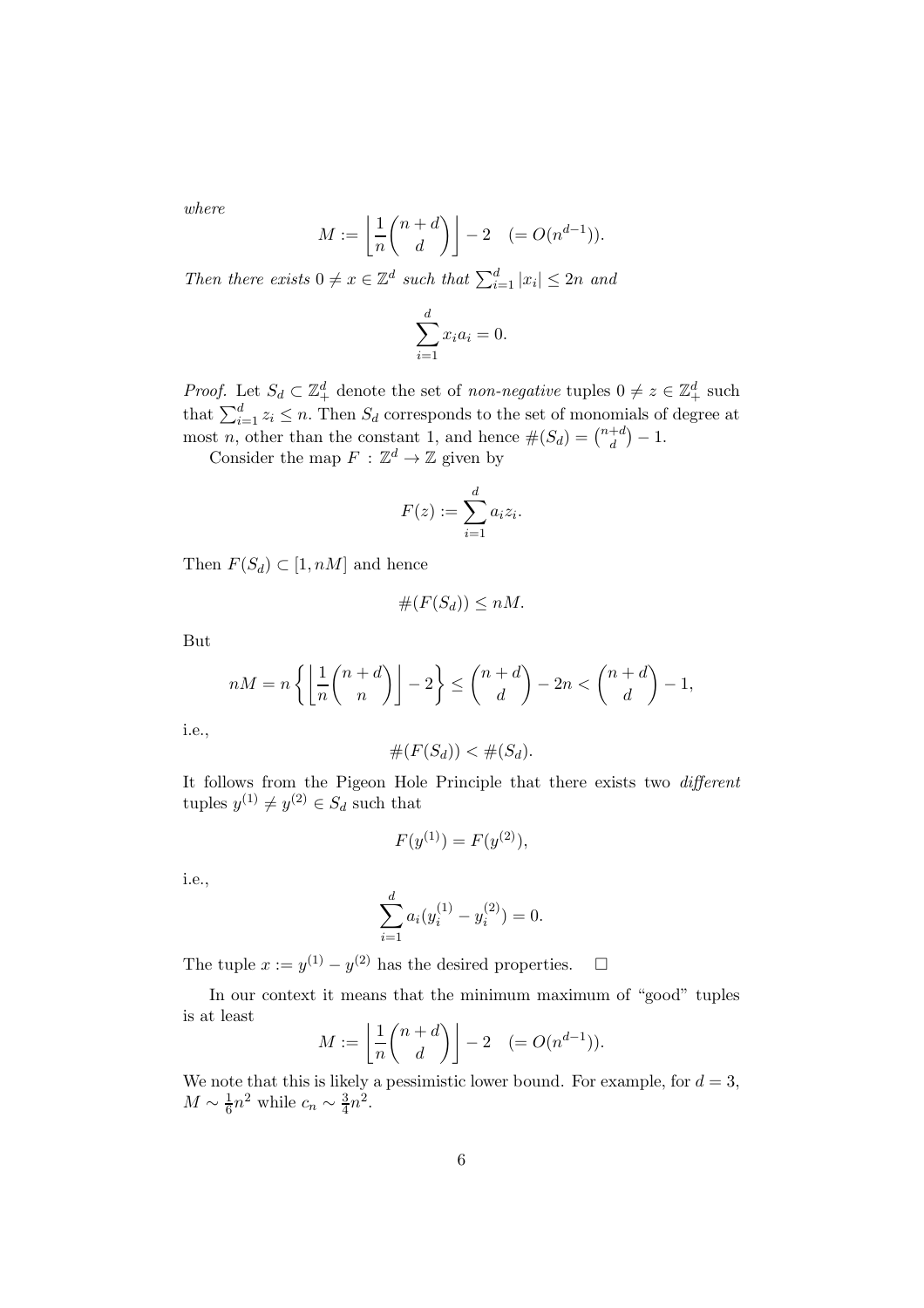#### 3 Hyperinterpolation on Lissajous curves

We shall adopt the following notation. We denote the total-degree orthonormal basis of  $P_n^3([-1, 1]^3)$  with respect to the Chebyshev product measure [\(1\)](#page-1-1) by

$$
\hat{\phi}_{i,j,k}(\boldsymbol{x}) = \hat{T}_i(x_1)\hat{T}_j(x_2)\hat{T}_k(x_3) , i, j, k \ge 0 , i + j + k \le n , \qquad (10)
$$

where  $\hat{T}_m(\cdot)$  is the normalized Chebyshev polynomial of degree m

$$
\hat{T}_m(\cdot) = \sigma_m \cos(m \arccos(\cdot)), \quad \sigma_m = \sqrt{\frac{1 + \text{sign}(m)}{\pi}}, \quad m \ge 0, \quad (11)
$$

with the convention that  $sign(0) = 0$ .

We recall that hyperinterpolation is a discretized expansion of a function in series of orthogonal polynomials up to total-degree  $n$  on a given  $d$ -dimensional compact region  $K$ , where the Fourier-like coefficients are computed by a cubature formula exact on  $\mathbb{P}_{2n}^d(K)$ . It was proposed by Sloan in the seminal paper [\[31\]](#page-20-0) in order to bypass the intrinsic difficulties of polynomial interpolation in the multivariate setting, and since then has been successfully used in several instances, for example on the sphere [\[25\]](#page-19-3).

Given a function  $f \in C([-1, 1]^3)$ , in view of the algebraic cubature formula  $(6)$ , the hyperinterpolation polynomial of f is

$$
\mathcal{H}_n f(\boldsymbol{x}) = \sum_{0 \le i+j+k \le n} C_{i,j,k} \,\hat{\phi}_{i,j,k}(\boldsymbol{x}) \;, \tag{12}
$$

where

<span id="page-6-0"></span>
$$
C_{i,j,k} = \sum_{s=0}^{\mu} w_s f(\boldsymbol{\ell}_n(\theta_s)) \hat{\phi}_{i,j,k}(\boldsymbol{\ell}_n(\theta_s)) .
$$
 (13)

Observe that by construction  $\mathcal{H}_n f = f$  for every  $f \in \mathbb{P}_n^3$ , i.e.,  $\mathcal{H}_n$  is a projection operator. Among the properties of the hyperinterpolation operator, not depending on the specific cubature formula provided it is exact up to degree  $2n$  for the product Chebyshev measure, we recall the following bound for the  $L^2$  error,

$$
||f - \mathcal{H}_n f||_2 \le 2\pi^3 E_n(f) , E_n(f) = \inf_{p \in \mathbb{P}_n} ||f - p||_{\infty} .
$$
 (14)

Consider the uniform operator norm (i.e., the Lebesgue constant)

$$
\|\mathcal{H}_n\| = \sup_{f \neq 0} \frac{\|\mathcal{H}_n f\|_{\infty}}{\|f\|_{\infty}} = \max_{\mathbf{x} \in [-1,1]^3} \sum_{s=0}^{\mu} w_s \, |K_n(\mathbf{x}, \ell_n(\theta_s))| \;, \tag{15}
$$

where  $K_n(\bm{x},\bm{y}) = \sum_{0 \leq i+j+k \leq n} \hat{\phi}_{i,j,k}(\bm{x}) \hat{\phi}_{i,j,k}(\bm{y})$  is the reproducing kernel of  $\mathbb{P}^3_n$  with respect to the product Chebyshev measure [\(1\)](#page-1-1), cf. [\[22\]](#page-19-4).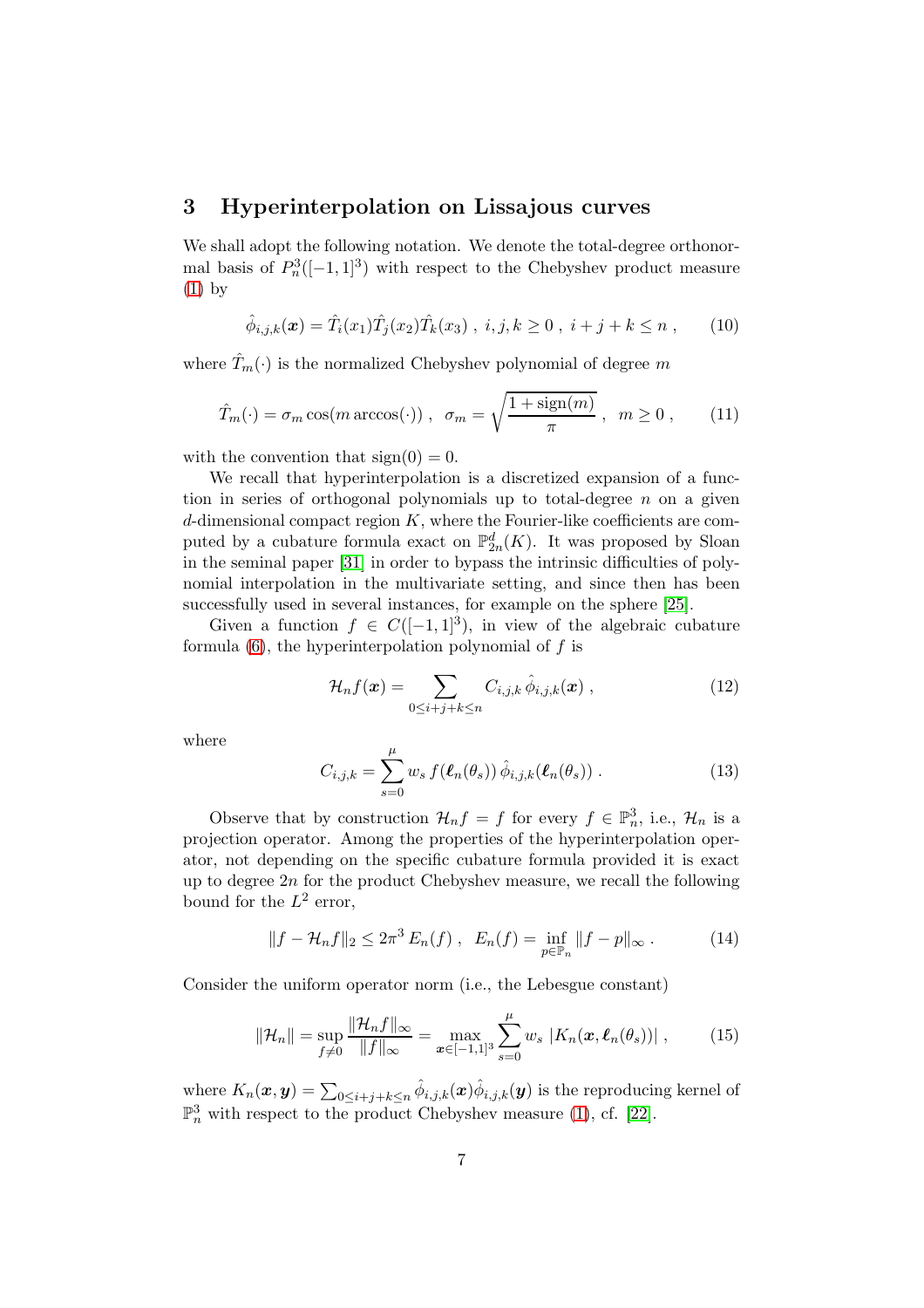In [\[17\]](#page-19-5) the bound  $||\mathcal{H}_n|| = \mathcal{O}((\sqrt{n})^3)$  has been obtained, as a consequence of a general result connecting multivariate Christoffel functions and hyperinterpolation operator norms. On the other hand, by proving a conjecture stated in [\[20\]](#page-19-6), the fine bound

<span id="page-7-1"></span>
$$
\|\mathcal{H}_n\| = \mathcal{O}((\log n)^3)
$$
 (16)

has been provided in [\[36\]](#page-20-2), which corresponds to the minimal growth of a polynomial projection operator, in view of [\[33\]](#page-20-3). Since  $\mathcal{H}_n$  is a projection, we get the  $L^{\infty}$  error bound

$$
||f - \mathcal{H}_n f||_{\infty} = \mathcal{O}\left((\log n)^3 E_n(f)\right) . \tag{17}
$$

We show now that the hyperinterpolation coefficients  $\{C_{i,j,k}\}\)$  can be computed by a single 1-dimensional discrete Chebyshev transform along the Lissajous curve.

**Proposition 2** Let be  $f \in C([-1,1]^3)$ ,  $(a_n, b_n, c_n)$  the sequence of integer triples [\(2\)](#page-1-0), and  $\nu$ ,  $\mu$ ,  $\{\theta_s\}$ ,  $\omega_s$ ,  $\{w_s\}$  as in Corollary 1. The hyperinterpolation coefficients of f generated by [\(6\)](#page-2-2) can be computed as

<span id="page-7-0"></span>
$$
C_{i,j,k} = \frac{\pi^2}{4} \sigma_{ia_n} \sigma_{jb_n} \sigma_{kc_n} \left( \frac{\gamma_{\alpha_1}}{\sigma_{\alpha_1}} + \frac{\gamma_{\alpha_2}}{\sigma_{\alpha_2}} + \frac{\gamma_{\alpha_3}}{\sigma_{\alpha_3}} + \frac{\gamma_{\alpha_4}}{\sigma_{\alpha_4}} \right),
$$
\n
$$
\alpha_1 = ia_n + jb_n + kc_n, \quad \alpha_2 = |ia_n + jb_n - kc_n|,
$$
\n
$$
\alpha_3 = |ia_n - jb_n| + kc_n, \quad \alpha_4 = ||ia_n - jb_n| - kc_n|,
$$
\n(18)

where  $\{\gamma_m\}$  are the first  $\nu + 1$  coefficients of the discretized Chebyshev expansion of  $f(T_{a_n}(t), T_{b_n}(t), T_{c_n}(t))$ ,  $t \in [-1,1]$ , namely

<span id="page-7-2"></span>
$$
\gamma_m = \sum_{s=0}^{\mu} \omega_s \hat{T}_m(\tau_s) f(T_{a_n}(\tau_s), T_{b_n}(\tau_s), T_{c_n}(\tau_s)) ,
$$
 (19)

 $m = 0, 1, \ldots, \nu, \text{ with } \tau_s = \cos(\theta_s), \ s = 0, 1, \ldots, \mu.$ 

*Proof.* By the change of variables  $\theta = \arccos(t)$  which gives

$$
\ell_n(\theta) = (T_{a_n}(t), T_{b_n}(t), T_{c_n}(t)),
$$

and by the classical identity  $T_h(t)T_k(t) = \frac{1}{2} \left( T_{h+k}(t) + T_{|h-k|}(t) \right)$  (cf., e.g.,  $[27, §2.4.3]$  $[27, §2.4.3]$ , we get

$$
\hat{\phi}_{i,j,k}(\boldsymbol{\ell}_n(\theta)) = \hat{T}_{ia_n}(t)\hat{T}_{jb_n}(t)\hat{T}_{kc_n}(t)
$$
  

$$
= \sigma_{ia_n}\sigma_{jb_n}\sigma_{kc_n}\frac{1}{4}\left(T_{\alpha_1}(t) + T_{\alpha_2}(t) + T_{\alpha_3}(t) + T_{\alpha_4}(t)\right).
$$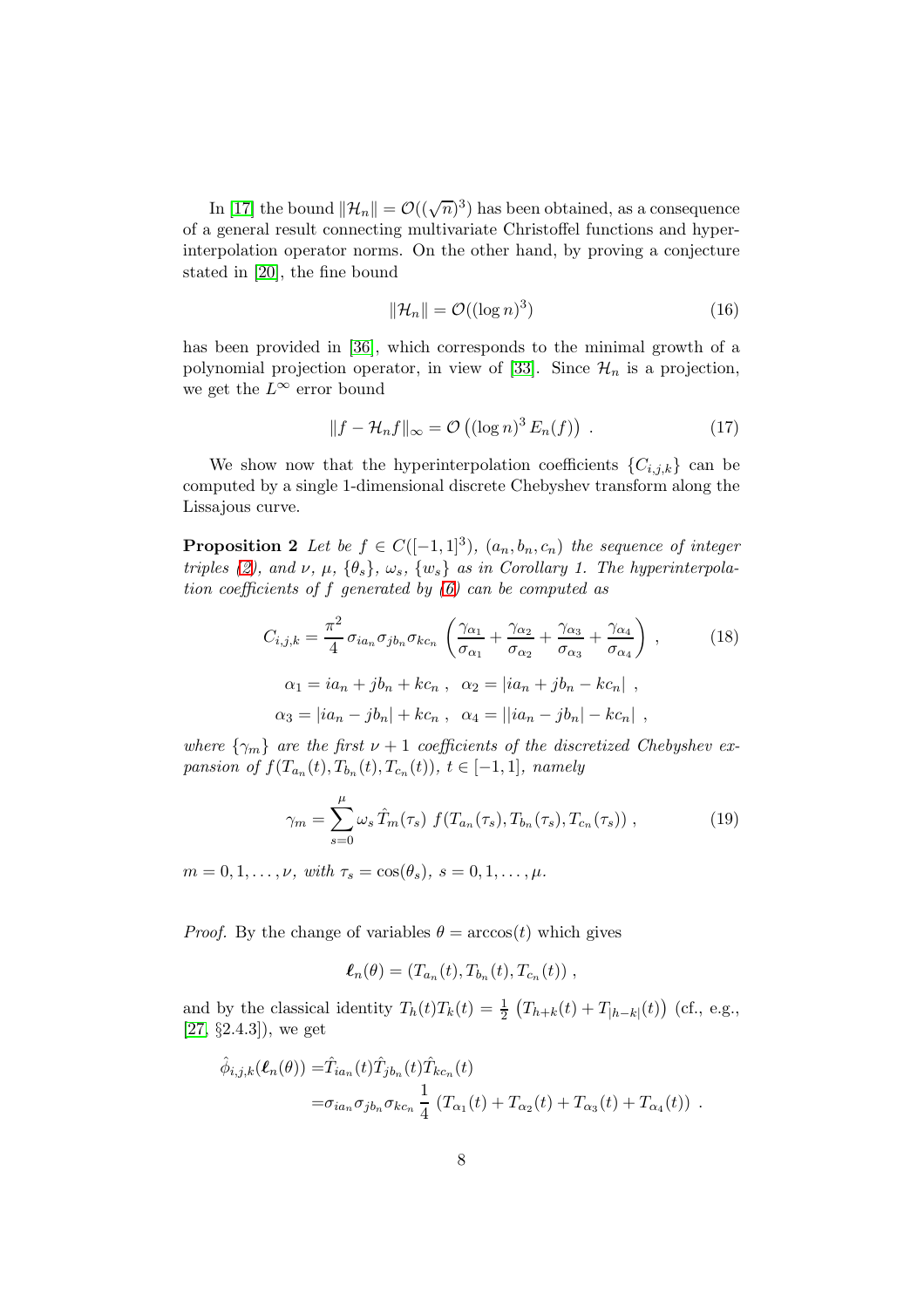Hence from [\(13\)](#page-6-0) we have

$$
C_{i,j,k} = \sum_{s=0}^{\mu} w_s f(\ell_n(\theta_s)) \hat{\phi}_{i,j,k}(\ell_n(\theta_s))
$$
  
= 
$$
\sum_{s=0}^{\mu} w_s f(\ell_n(\theta_s)) \sigma_{ia_n} \sigma_{jb_n} \sigma_{kc_n} \frac{1}{4} (T_{\alpha_1}(\tau_s) + T_{\alpha_2}(\tau_s) + T_{\alpha_3}(\tau_s) + T_{\alpha_4}(\tau_s)).
$$

Now, for example,

$$
\sum_{s=0}^{\mu} w_s f(\ell_n(\theta_s)) T_{\alpha_1}(\tau_s) = \sum_{s=0}^{\mu} w_s f(\ell_n(\theta_s)) \frac{1}{\sigma_{\alpha_1}} \hat{T}_{\alpha_1}(\tau_s)
$$
  
= 
$$
\frac{1}{\sigma_{\alpha_1}} \sum_{s=0}^{\mu} w_s f(T_{a_n}(\tau_s), T_{b_n}(\tau_s), T_{c_n}(\tau_s)) \hat{T}_{\alpha_1}(\tau_s)
$$
  
= 
$$
\frac{1}{\sigma_{\alpha_1}} \sum_{s=0}^{\mu} \pi^2 \omega_s f(T_{a_n}(\tau_s), T_{b_n}(\tau_s), T_{c_n}(\tau_s)) \hat{T}_{\alpha_1}(\tau_s)
$$
  
= 
$$
\frac{\pi^2}{\sigma_{\alpha_1}} \gamma_{\alpha_1},
$$

and similarly for  $\alpha_2$ ,  $\alpha_3$  and  $\alpha_4$ .

Hence [\(18\)](#page-7-0) follows.  $\square$ 

Remark 2 (Lissajous sampling). Hyperinterpolation polynomials on ddimensional cubes can be constructed by other cubature formulas for the product Chebyshev measure, that can be more efficient in terms of number of function evaluations required at a given exactness degree. For example, a formula of exactness degree  $2n$  with  $n^3/4 + \mathcal{O}(n^2)$  nodes for the 3-cube has been provided in [\[20\]](#page-19-6), and used in a FFT-based implementation of hyperinterpolation. Other formulas, in particular Godzina's blending formulas [\[24\]](#page-19-7), that have the lowest cardinality known in d-dimensional cubes, have been used in the package [\[16\]](#page-19-8). All such formulas are based on Chebyshev lattices of rank greater than 1, that are suitable unions of product Chebyshev subgrids.

A first advantage of rank-1 Chebyshev lattices, as observed in general in  $[14]$ , is that a single 1-dimensional FFT is needed to compute the hyperinterpolation polynomials. In the present context of sampling on Lissajous curves of the 3-cube, this is manifest in Proposition 2.

On the other hand, one of the most interesting features of hperinterpolation on Lissajous curves arises in connection with medical imaging applications, in particular with the emerging 3d MPI (Magnetic Particle Imaging) technology. Indeed, Lissajous sampling is one of the most common sampling methods within this technology, since it can be generated by suitable electromagnetic fields with different frequencies in the components, cf., e.g.,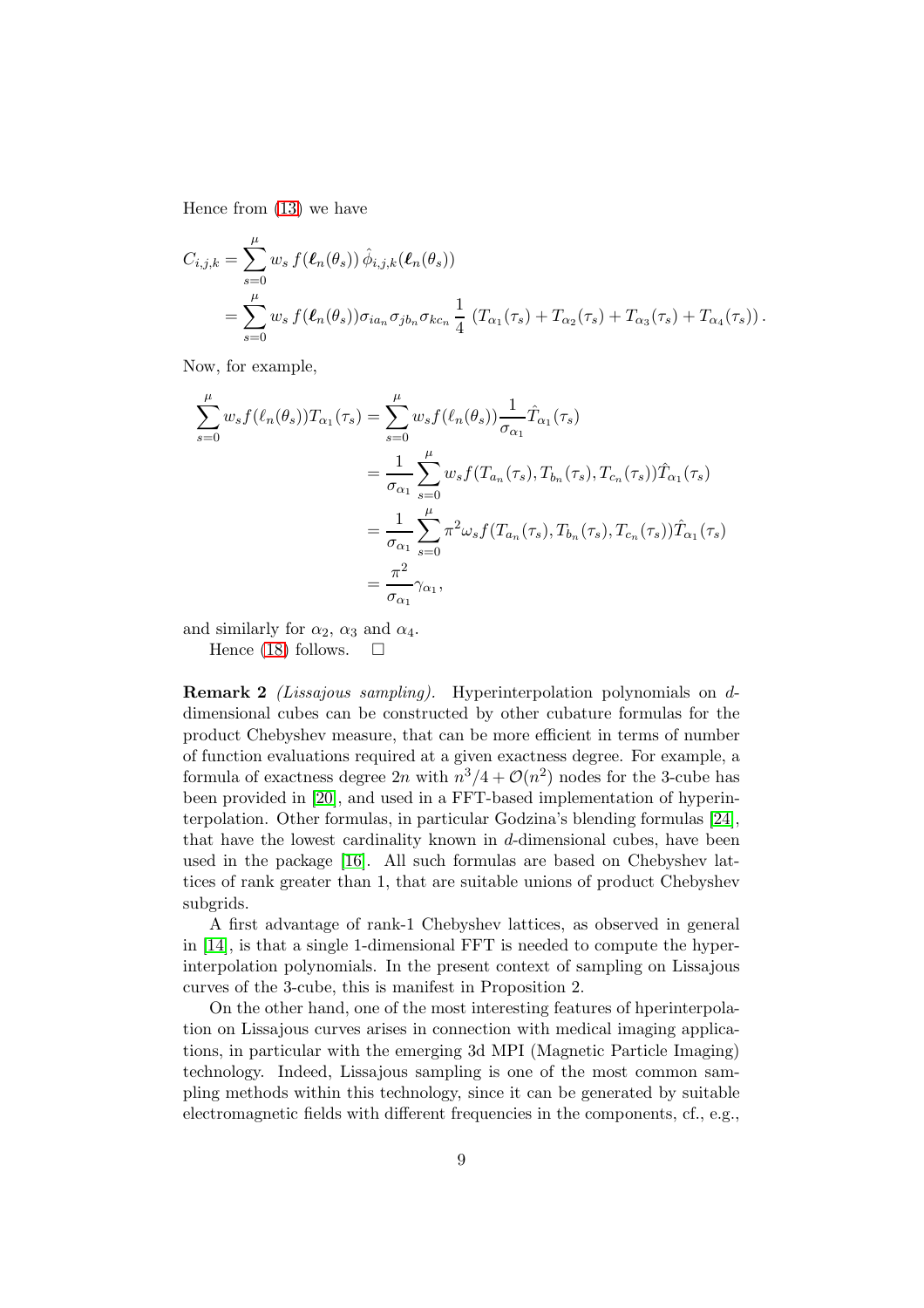[\[26,](#page-19-1) [29\]](#page-20-4). Choosing the frequencies [\(2\)](#page-1-0) that generate the specific 3d Lissajous curves [\(3\)](#page-2-1), a clear connection with multivariate polynomial approximation comes out, that could be useful in the corresponding data processing and analysis.

Remark 3 (Clenshaw-Curtis type cubature). The availability of an hyperinterpolation operator with respect to a given density function (here the trivariate Chebyshev density) allows us to easily construct algebraic cubature formulas for other densities, generalizing the Clenshaw-Curtis quadrature approach (cf., e.g., [\[27\]](#page-19-2)). Indeed, if the "moments"

$$
m_{i,j,k} = \int_{[-1,1]^3} \hat{\phi}_{i,j,k}(x) \, \xi(x) dx \;, \;\; i, j, k \ge 0 \;, \;\; i+j+k \le n \qquad (20)
$$

are known, where  $\xi \in L^1_+((-1,1)^3)$ , as shown in [\[32\]](#page-20-5) we can construct by [\(13\)](#page-6-0) the cubature formula

$$
\int_{[-1,1]^3} \mathcal{H}_n f(\mathbf{x}) \, \xi(\mathbf{x}) d\mathbf{x} = \sum_{0 \le i+j+k \le n} C_{i,j,k} \, m_{i,j,k}
$$
\n
$$
= \sum_{s=0}^{\mu} W_s \, f(\ell_n(\theta_s)) \, , \quad W_s = w_s \sum_{0 \le i+j+k \le n} m_{i,j,k} \, \hat{\phi}_{i,j,k}(\ell_n(\theta_s)) \, , \tag{21}
$$

which is exact for all polynomials in  $\mathbb{P}_n^3$ . The resulting weights  $\{W_s\}$  are not all positive, in general, but if  $\xi/w \in L^2((-1,1)^3)$ , which is true for example for the Lebesgue measure  $\xi(x) \equiv 1$ , it can be proved that

$$
\lim_{n \to \infty} \sum_{s=0}^{\mu} |W_s| = \int_{[-1,1]^3} \frac{\xi(x)}{w(x)} dx , \qquad (22)
$$

thus ensuring convergence and stability of the cubature formula; cf. [\[32\]](#page-20-5).

We stress that these Clenshaw-Curtis type cubature formulas are based on Lissajous sampling (see Remark 2), and by Proposition 2 can be constructed by a single 1-dimensional discrete Chebyshev transform along the Lissajous curve (i.e., by a single 1-dimensional FFT).

# 4 Interpolation by Lissajous Sampling

In the recent literature on multivariate polynomial approximation, the notion of "Weakly Admissible Mesh" has emerged as a basic tool, from both the theoretical and the computational point of view; cf., e.g., [\[6,](#page-18-6) [7,](#page-18-5) [11\]](#page-18-8) and the references therein.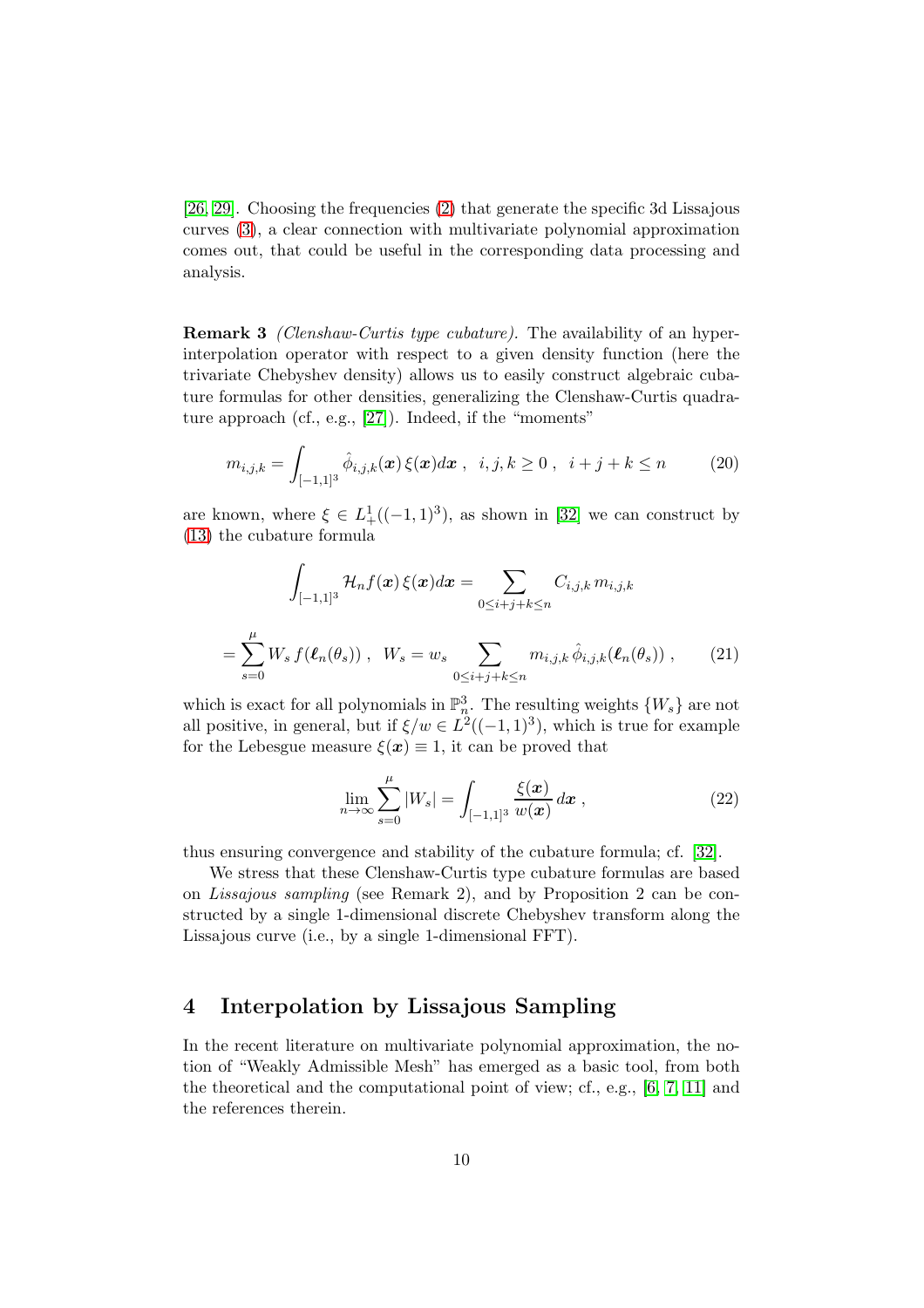We recall that a Weakly Admissible Mesh (WAM) is a sequence of finite subsets of a multidimensional (polynomial-determining) compact set, say  $A_n \subset K \subset \mathbb{R}^d$  (or  $\mathbb{C}^d$ ), which are *norming sets* for total-degree polynomial subspaces,

$$
||p||_{\infty,K} \leq C(\mathcal{A}_n) ||p||_{\infty,\mathcal{A}_n}, \quad \forall p \in \mathbb{P}_n^d \,, \tag{23}
$$

where both  $C(\mathcal{A}_n)$  and card $(\mathcal{A}_n)$  increase at most polynomially with n. Here,  $\mathbb{P}_n^d$  denotes the space of *d*-variate polynomials of degree not exceeding n, and  $||f||_{\infty, X}$  the sup-norm of a function f bounded on the (discrete or continuous) set X. Observe that necessarily  $card(\mathcal{A}_n) \geq dim(\mathbb{P}_n^d)$ .

Among their properties, we quote that WAMs are preserved by affine transformations, can be constructed incrementally by finite union and product, and are "stable" under small perturbations [\[30\]](#page-20-6). It has been shown in the seminal paper [\[11\]](#page-18-8) that WAMs are nearly optimal for polynomial leastsquares approximation in the uniform norm. Moreover, the interpolation Lebesgue constant of Fekete-like extremal sets extracted from such meshes, say  $\mathcal{F}_n$  (that are points maximizing the Vandermonde determinant on  $\mathcal{A}_n$ ), has the bound

<span id="page-10-0"></span>
$$
\Lambda(\mathcal{F}_n) \le \dim(\mathbb{P}_n^d) C(\mathcal{A}_n) . \tag{24}
$$

Now, the Chebyshev lattices

<span id="page-10-1"></span>
$$
\mathcal{A}_n = \{ \ell_n(\theta_s), \ s = 0, \dots, \mu \}
$$
 (25)

in [\(8\)](#page-3-0)-[\(9\)](#page-3-1), form a WAM for  $K = [-1,1]^3$ , with  $C(\mathcal{A}_n) = \mathcal{O}((\log n)^3)$ . In fact, the corresponding hyperinterpolation operator  $\mathcal{H}_n$  being a projection on  $\mathbb{P}^3_n$ , we get by [\(16\)](#page-7-1)

$$
||p||_{\infty, [-1,1]^3} = ||\mathcal{H}_n p||_{\infty, [-1,1]^3} \le ||\mathcal{H}_n|| \, ||p||_{\infty, \mathcal{A}_n} = \mathcal{O}((\log n)^3) \, ||p||_{\infty, \mathcal{A}_n} \, .
$$
\n(26)

Concerning polynomial interpolation in the cube by sampling on the Lissajous curve, we resort to the approximate versions of Fekete points (points that maximize the absolute value of the Vandermonde determinant) studied in several recent papers  $[4, 6, 33]$  $[4, 6, 33]$  $[4, 6, 33]$ . By  $(24)$ , it makes sense to start from a WAM, namely the Chebyshev lattice  $\mathcal{A}_n$  in [\(25\)](#page-10-1), by the corresponding Vandermonde-like matrix

$$
V = V(\mathcal{A}_n; \phi) \in \mathbb{R}^{M \times N}, \quad M = \text{card}(\mathcal{A}_n) = \mu + 1, \quad N = \text{dim}(\mathbb{P}_n^3), \quad (27)
$$

(cf.  $(8)-(9)$  $(8)-(9)$  for the definition of  $\mu$ ), where

$$
\phi = \{\phi_{i,j,k}\}, \ \ \phi_{i,j,k}(x) = T_i(x_1)T_j(x_2)T_k(x_3) , \ \ 0 \leq i+j+k \leq n ,
$$

is the total-degree trivariate Chebyshev orthogonal basis, suitably ordered (we adopt the graded lexicographical ordering, that is the lexicographical ordering within each subset of triples  $(i, j, k)$  such that  $i + j + k = r$ ,  $r =$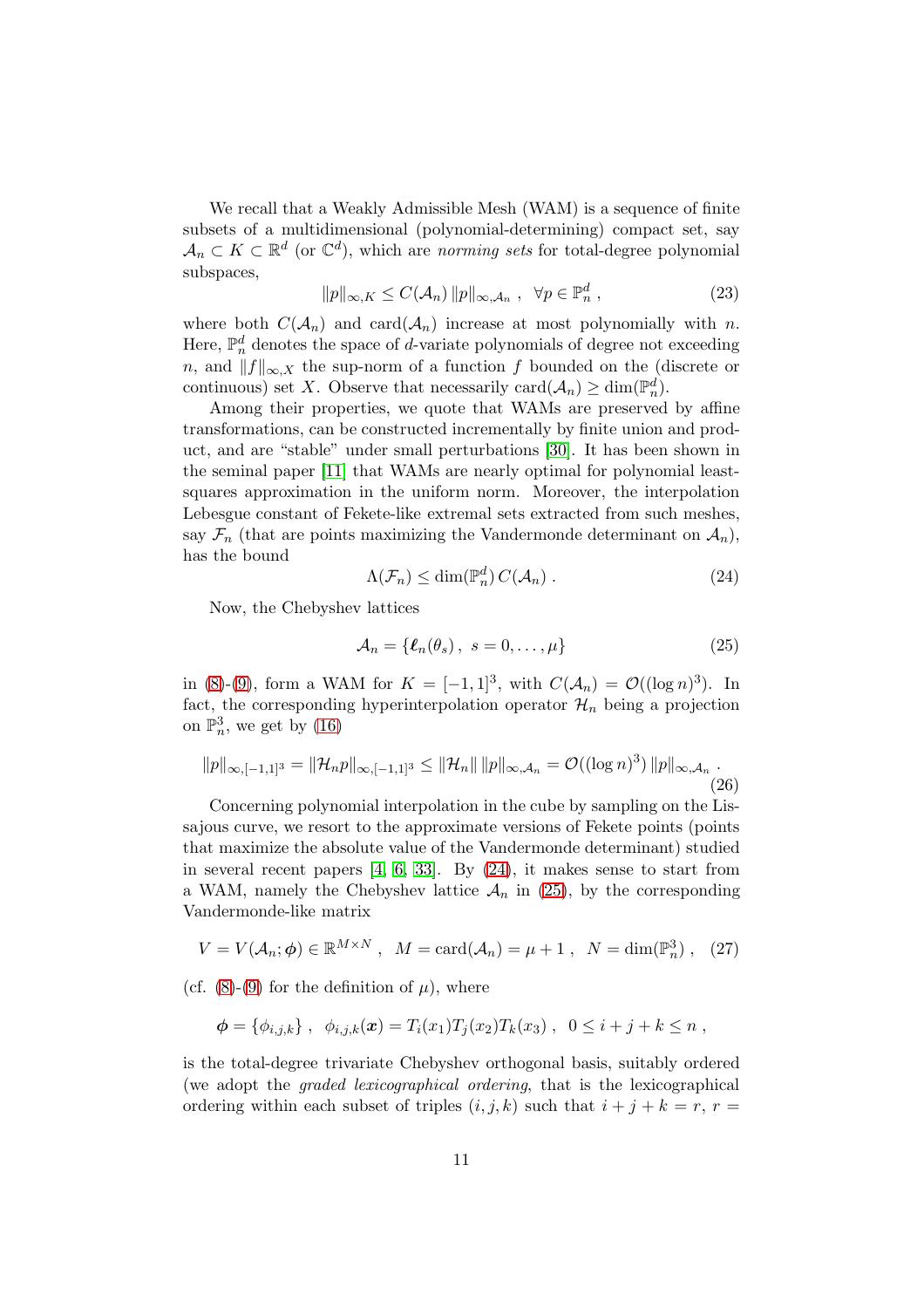$(0, \ldots, n)$ . The  $(p, q)$  entry of V is the q-th element of the ordered basis computed in the p-th element of the nodal array. We recall that the choice of the Chebyshev orthogonal basis allows to avoid the extreme ill-conditiong of Vandermonde matrices in the standard monomial basis.

The problem of selecting a  $N \times N$  square submatrix with maximal determinant from a given  $M \times N$  rectangular matrix is known to be NP-hard [\[13\]](#page-18-10), but can be solved in an approximate way by two simple greedy algorithms, that are fully described and analyzed in [\[6\]](#page-18-6). These algorithms produce two interpolation nodal sets, called discrete extremal sets.

The first, that computes the so-called *Approximate Fekete Points* (AFP), tries to maximize iteratively submatrix volumes until a maximal volume  $N \times N$  submatrix of V is obtained, and can be based on the famous  $QR$ factorization with column pivoting  $[8]$ , applied to  $V<sup>t</sup>$  (that in Matlab is implemented by the matrix left division or backslash operator, cf. [\[28\]](#page-19-9)). See [\[13\]](#page-18-10) for the notion of volume generated by a set of vectors, which generalizes the geometric concept related to parallelograms and parallelepipeds (the volume and determinant notions coincide on a square matrix).

The second, that computes the so-called *Discrete Leja Points* (DLP), tries to maximize iteratively submatrix determinants, and is based simply on Gaussian elimination with row pivoting applied to the Vandermonde-like matrix  $V$ .

Denoting by A the  $M \times 2$  array of the WAM nodal coordinates, the corresponding computational steps, written in a Matlab-like style, are

$$
\mathbf{w} = V \backslash \mathbf{v}; \ \mathbf{s} = \mathtt{find}(\mathbf{w} \neq \mathbf{0}); \ \mathcal{F}_n^{AFP} = A(\mathbf{s}, :); \tag{28}
$$

for AFP, where  $v$  is any nonzero N-dimensional vector, and

<span id="page-11-0"></span>
$$
[L, U, \sigma] = \text{LU}(V, \text{``vector''}); \ s = \sigma(1:N); \ \mathcal{F}_n^{DLP} = A(s,:); \tag{29}
$$

for DLP. In [\(29\)](#page-11-0), we refer to the Matlab version of the LU factorization that produces a row permutation vector. In both algorithms, we eventually select an index subset  $s = (s_1, \ldots, s_N)$ , that extracts a Fekete-like discrete extremal set  $\mathcal{F}_n$  of the cube from the WAM  $\mathcal{A}_n$ .

Once the underlying extraction WAM has been fixed, differently from the continuum Fekete points, Approximate Fekete Points depend on the choice of the basis, and Discrete Leja Points depend also on its order. An important feature is that Discrete Leja Points form a sequence, i.e., if the polynomial basis is such that its first  $N_r = \dim(\mathbb{P}_r^d)$  elements span  $\mathbb{P}_r^d$ ,  $1 \le r \le n$  (as it happens with the graded lexicographical ordering of the Chebyshev basis), then the first  $N_r$  Discrete Leja Points are a unisolvent set for interpolation in  $\mathbb{P}^d_r$ .

Under the latter assumption for Discrete Leja Points, the two families of discrete extremal sets share the same asymptotic behavior, which by a recent deep result in pluripotential theory, cf. [\[2\]](#page-17-0), is exactly that of the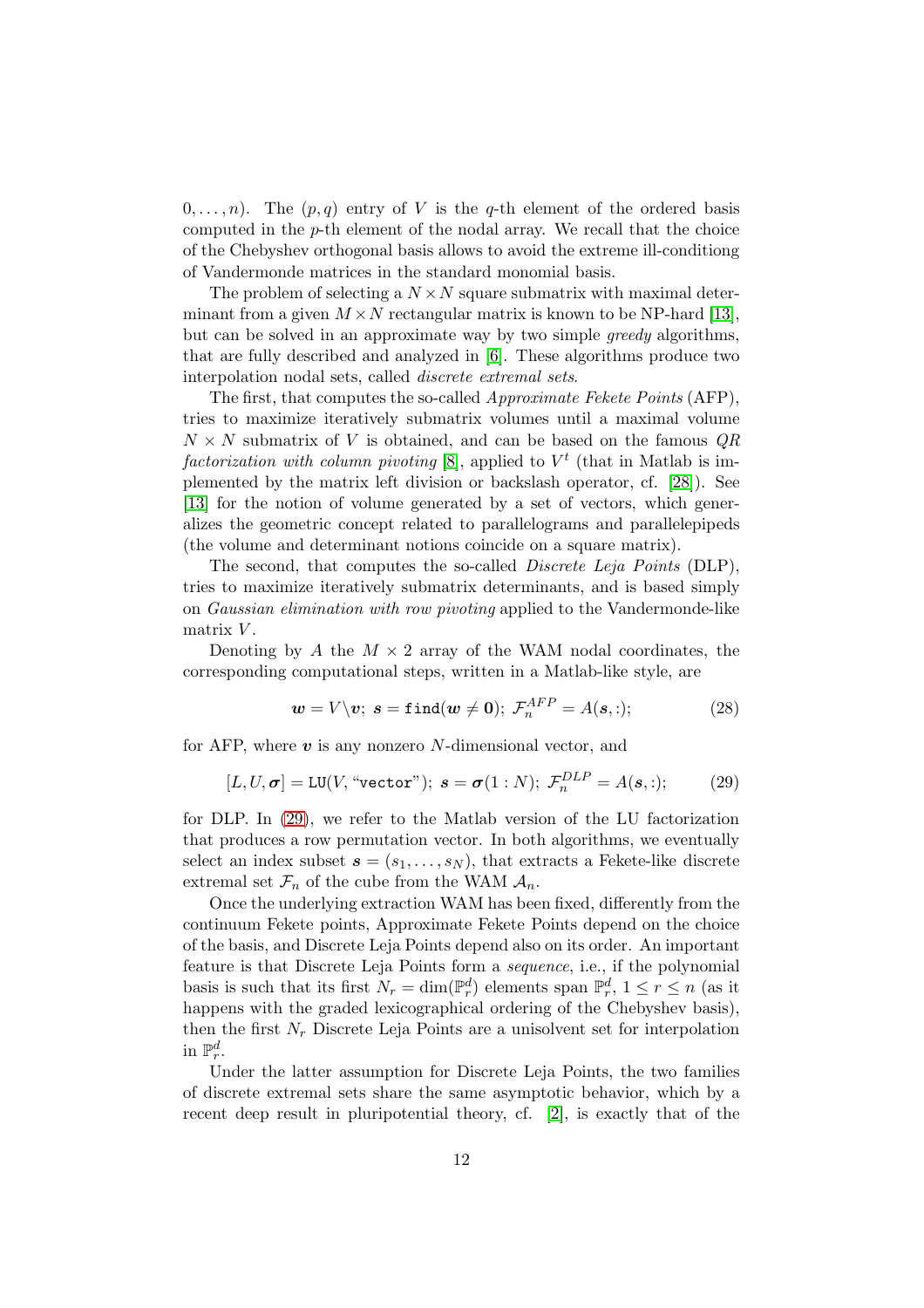continuum Fekete points: the corresponding uniform discrete probability measures converge weakly to the pluripotential theoretic equilibrium measure of the underlying compact set, cf. [\[4,](#page-18-9) [6\]](#page-18-6). In the present case of the cube, such a measure is the product Chebyshev measure [\(1\)](#page-1-1), with scaled density  $w(\boldsymbol{x})/\pi^3$ .

### 5 Implementation and numerical examples

#### 5.1 Hyperinterpolation by Lissajous sampling

In view of Proposition 2, hyperinterpolation on the Lissajous curve can be implemented by a single 1-dimensional Discrete Chebyshev Transform, i.e., by a single 1-dimensional FFT. We shall concentrate on sampling at the Chebyshev-Lobatto points, since in this case we can conveniently resort to the powerful Chebfun package (cf. [\[21\]](#page-19-10)). Sampling at the Chebyshev zeros can be treated in a similar way.

Indeed, in view of a well-known discrete orthogonality property of the Chebyshev polynomials, the interpolation polynomial of a function  $q$  at the Chebyshev-Lobatto points can be written as

$$
\pi_{\mu}(t) = \sum_{m=0}^{\mu} c_m T_m(t)
$$
\n(30)

where

<span id="page-12-1"></span>
$$
c_m = \frac{2}{\mu} \sum_{s=0}^{\mu} {T_m(\tau_s) g(\tau_s) , m = 1, ..., \mu - 1 ,}
$$
  

$$
c_m = \frac{1}{\mu} \sum_{s=0}^{\mu} {T_m(\tau_s) g(\tau_s) , m = 0, \mu ,}
$$
 (31)

the double prime indicating that the first and the last terms of the sum have to be halved (cf., e.g., [\[27,](#page-19-2) §6.3.2]).

Applying this interpolation formula to  $g(t) = f(T_{a_n}(t), T_{b_n}(t), T_{c_n}(t))$ and comparing with the discrete Chebyshev expansion coefficients [\(19\)](#page-7-2), we obtain by easy calculations

<span id="page-12-0"></span>
$$
\frac{\gamma_m}{\sigma_m} = \begin{cases} \frac{\pi}{2} c_m , & m = 1, \dots, \mu - 1 \\ \pi c_m , & m = 0, \mu \end{cases}
$$
\n(32)

i.e., the 3-dimensional hyperinterpolation coefficients [\(18\)](#page-7-0) can be computed by the  $\{c_m\}$  and [\(32\)](#page-12-0).

The coefficients of Chebyshev-Lobatto interpolation [\(31\)](#page-12-1) are at the core of the Chebfun package, cf. [\[1,](#page-17-1) [34\]](#page-20-7). A single call to the Chebfun basic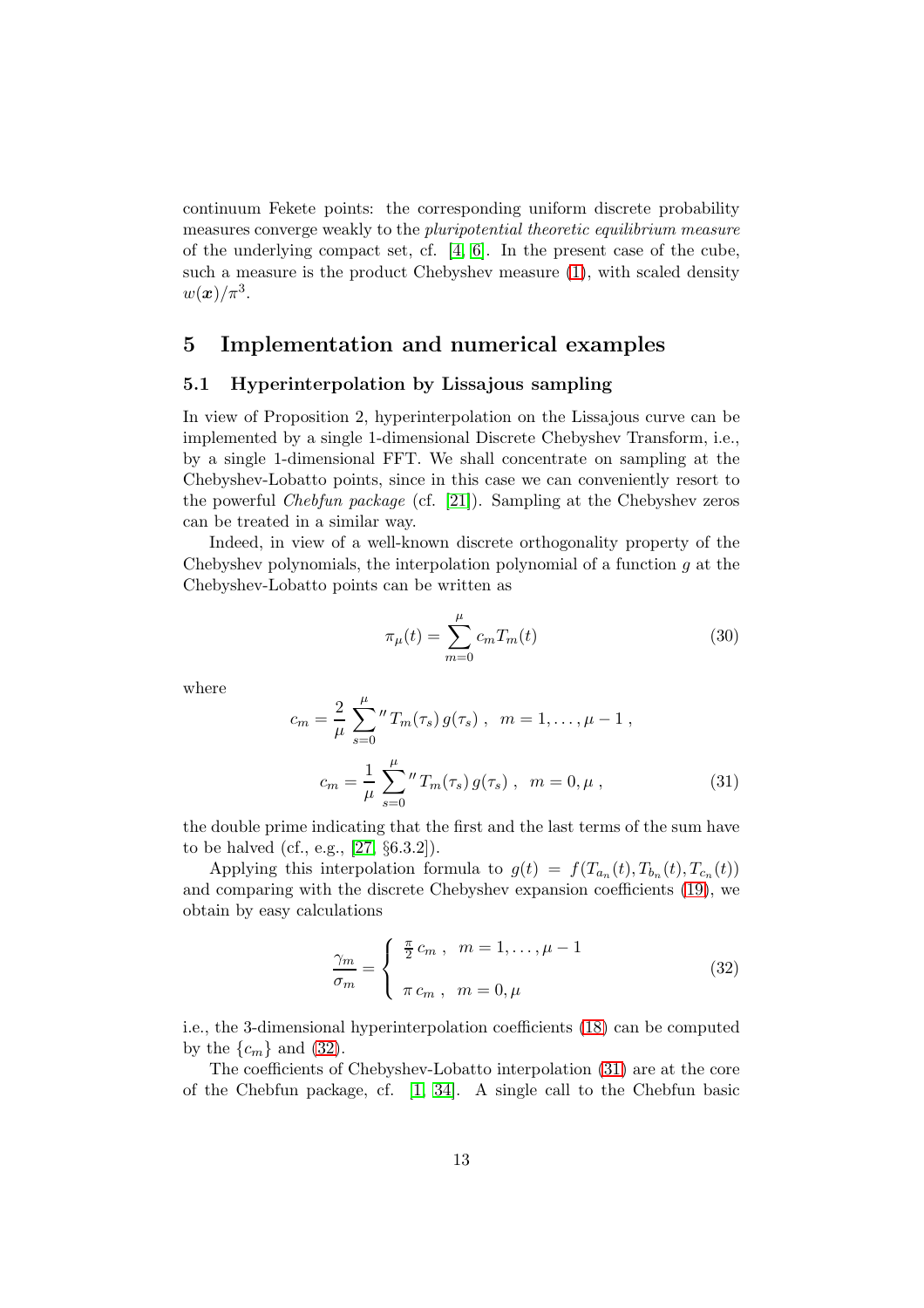function chebfun on  $f(T_{a_n}(t), T_{b_n}(t), T_{c_n}(t))$ , truncated at the  $(\mu + 1)$ thterm, produces all the relevant coefficients  $\{c_m\}$  in an extremely fast and stable way.

For example, by the Matlab code [\[19\]](#page-19-11) we can compute in about 1 second the  $\mu = \frac{3}{4}$  $\frac{3}{4}n^3 + \frac{3}{2}$  $\frac{3}{2}n^2 + n + 2 = 765102$  coefficients for  $n = 100$  with functions such as

<span id="page-13-0"></span>
$$
f_1(\boldsymbol{x}) = \exp(-c||\boldsymbol{x}||_2^2), c > 0, f_2(\boldsymbol{x}) = ||\boldsymbol{x}||_2^{\beta}, \beta > 0,
$$
 (33)

from which we get by [\(18\)](#page-7-0) the  $(n + 1)(n + 2)(n + 3)/6 = 176851$  coefficients of trivariate hyperinterpolation at degree  $n = 100$ . All the numerical tests have been made by Chebfun 5.1, in Matlab 7.7.0 with an Athlon 64 X2 Dual Core 4400+ 2.40GHz processor.

For the purpose of illustration, in Figure 1 we show the relative errors (in the Euclidean norm on a suitable control grid) for two polynomials of degree 10 and 20, respectively, and for the test functions  $f_1$  and  $f_2$  in [\(33\)](#page-13-0). Observe the Gaussian  $f_1$  is analytic, with variation rate determined by the parameter c, whereas the power function  $f_2$  has finite regularity, determined by the parameter  $\beta$ .

Notice that the error decreases with the degree to a certain threshold above machine precision and thereafter does not improve. There seem to be (at least) two different phenomena contributing to this effect. Firstly, the expansion requires the accurate evaluation of high degree Chebyshev polynomials and for this there are unavoidable errors. As an illustrative example, consider  $f(x, y, z) = x+y+z$ . For degree  $n = 27$ , we have  $a_n = 547$ ,  $b_n = 587$  and  $c_n = 588$ . We require the expansion of  $f(T_{a_n}(t), T_{b_n}(t), T_{c_n}(t)) = T_{a_n}(t) +$  $T_{b_n}(t) + T_{c_n}(t)$  in (normalized) Chebyshev polynomials with  $n \times c_n + 2 =$ 15,878 terms. The three coefficients corresponding to "frequencies"  $a_n, b_n$ and  $c_n$  are all theoretically  $\pi/2$  while all other others are theoretically zero. Chebfun calculates these 15,878 coefficients extremely quickly but with a maximum error of about  $6.79 \times 10^{-14}$ . It is interesting to note that these errors are for the trigonometric evaluation of the Chebyshev polynomials, i.e.,  $T_n(x) = \cos(n \cos^{-1}(x))$ . With the builtin Chebfun function chebpoly the errors are actually slightly higher.

The second problem is in computing the summation of a high degree expansion. For the example of  $f(x, y, z) = 1$ , all the coefficients but the constant term are zero, and Chebfun computes these all to roughly machine precision. However the summation of these 15877 approximately zero numbers results in an error of about  $7.08 \times 10^{-14}$ .

For practical applications these errors are of little importance. However, care should be certainly taken when computing with very high degrees.

In Figures 2 and 3 one can see the Chebyshev lattice on the Lissajous curve for polynomial degree  $n = 5$ .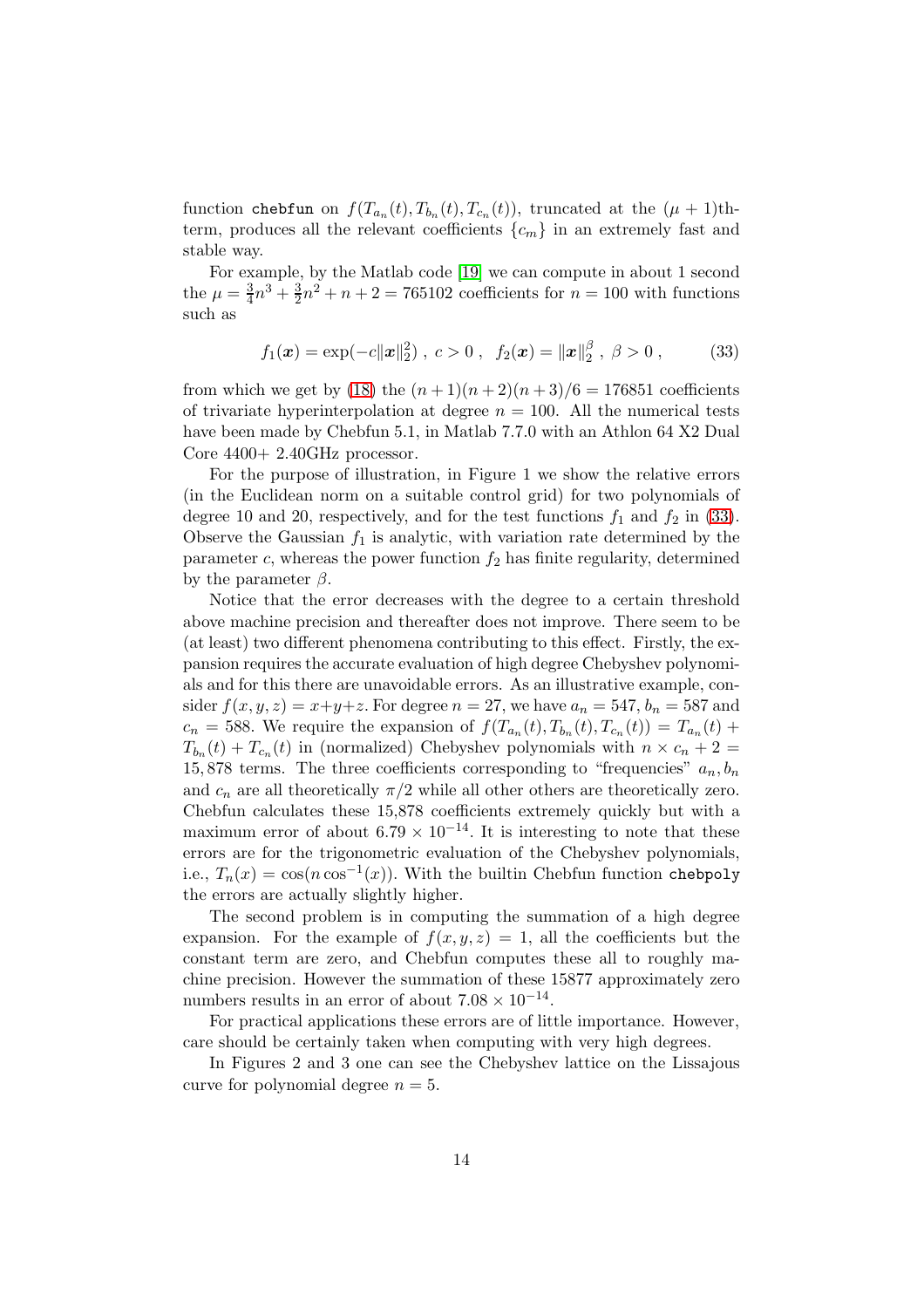

Figure 1: Top: Hyperinterpolation errors for the trivariate polynomials  $||x||_2^{2k}$  with  $k = 5$  (diamonds) and  $k = 10$  (triangles), and for the trivariate function  $f_1$  with  $c = 1$  (squares) and  $c = 5$  (circles). Bottom: Hyperinterpolation errors for the trivariate function  $f_2$  with  $\beta = 5$  (squares) and  $\beta = 3$ (circles).

#### 5.2 Interpolation by Lissajous sampling

We give now some numerical examples concerning polynomial inerpolation, that can be reproduced by the Matlab package [\[18\]](#page-19-12). First, in Figures 2- 3 we show the Approximate Fekete Points extracted from the Chebyshev lattice on the Lissajous curve for degree  $n = 5$ . In Figure 4 we display the numerically evaluated Lebesgue constants of the Approximate Fekete Points and Discrete Leja Points for degree  $n = 1, 2, \ldots, 20$ . For both the nodal families, the Lebesgue constant turns out to be much lower than the upper bound [\(24\)](#page-10-0), and even lower than  $N = \dim(\mathbb{P}_n^3)$ , a theoretical upper bound for the continuum Fekete points. In particular, the Lebesgue constant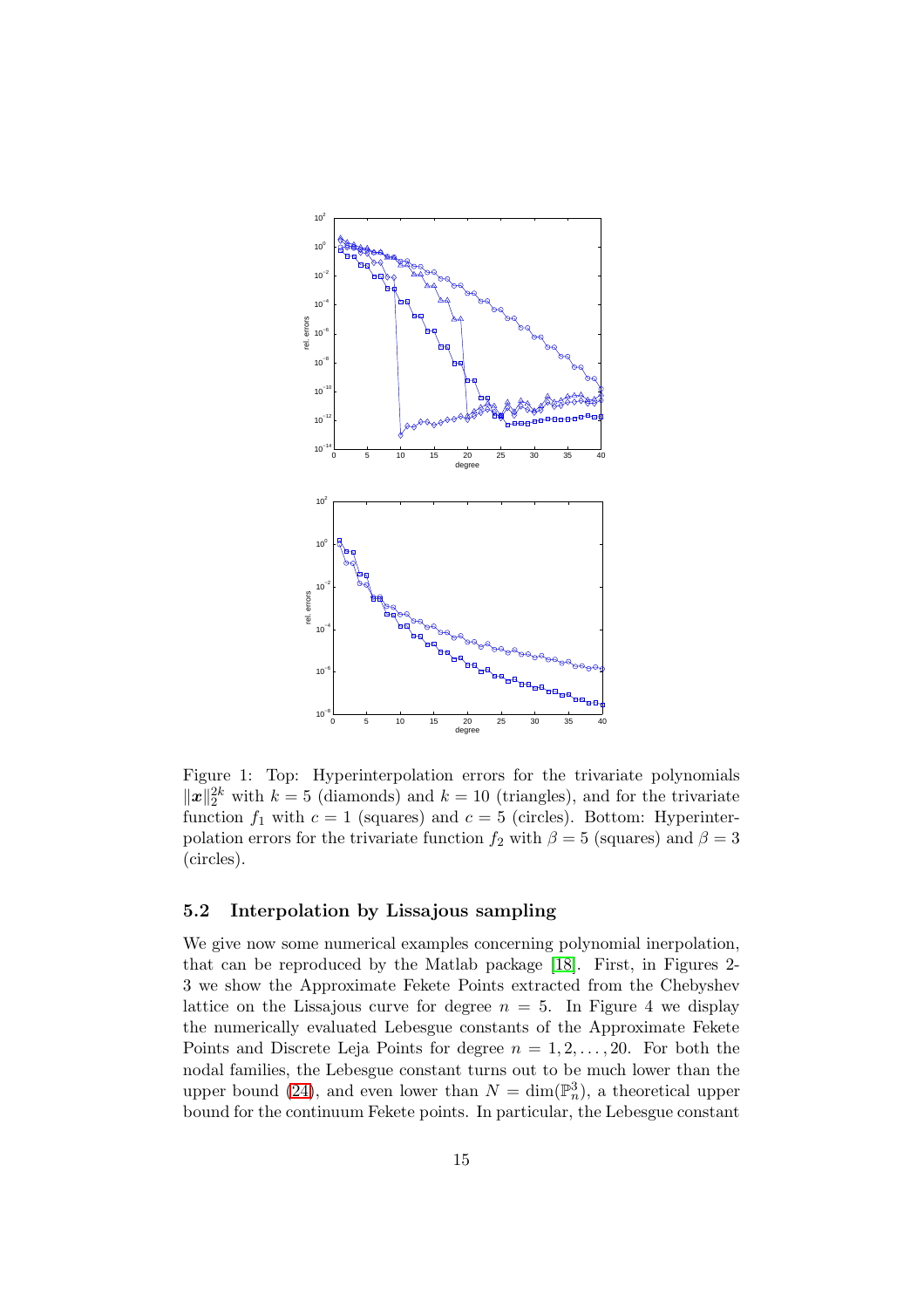of Approximate Fekete Points seems to increase quadratically with respect to the degree, at least in the given degree range.

Finally, In Figure 5 we show the relative interpolation errors for the two test functions  $f_1$  and  $f_2$  of Figure 1. Since the Discrete Leja Points form a sequence, as discussed above, we have computed them once and for all for degree  $n = 20$ , and then used the nested subsequences with  $N_r = \dim(\mathbb{P}_r^d)$ elements for interpolation at degree  $r = 1, \ldots, 20$ . The corresponding file of nodal coordinates can be downloaded from [\[18,](#page-19-12) lejacube30.txt]. The relevant indexes  $(s_1, s_2, \ldots, s_{N_{20}})$  corresponding to the extraction of the Discrete Leja Points from the Chebyshev lattice [\(25\)](#page-10-1)-[\(9\)](#page-3-1) at degree 20, could be used in applications, such as MPI [\[26\]](#page-19-1), where a trivariate function is not known or computable everywhere, but can be sampled just by travelling along the Lissajous curve.



Figure 2: The Chebyshev lattice (circles) and the extracted Approximate Fekete Points (asterisks), on the Lissajous curve for polynomial degree  $n = 5$ .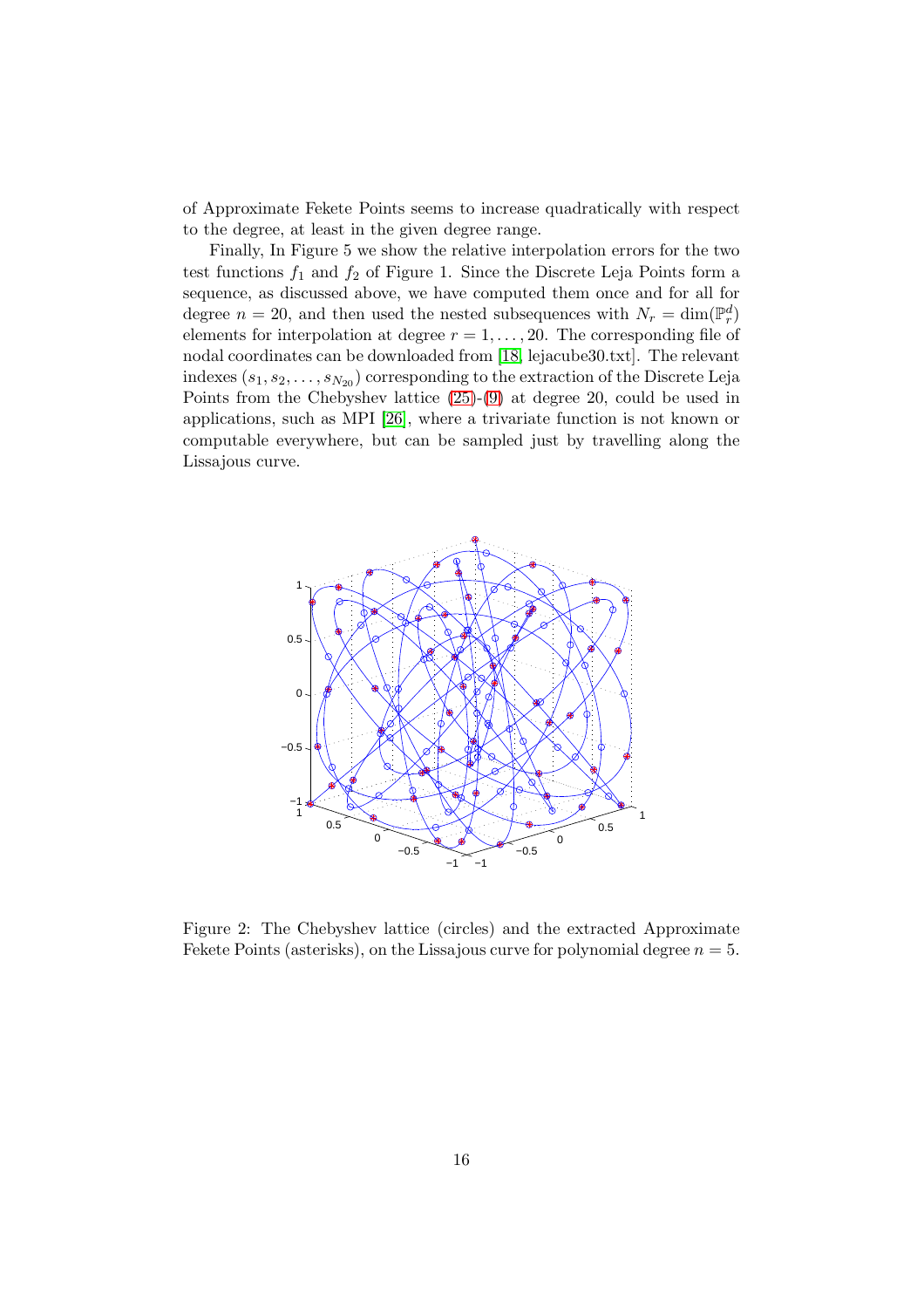

Figure 3: A face projection of the Lissajous curve above with the sampling nodes.



Figure 4: Lebesgue constants (log scale) of the Approximate Fekete Points (asterisks) and Discrete Leja Points (squares) extracted from the Chebyshev lattices on the Lissajous curves, for degree  $n = 1, 2, \ldots, 20$ , compared with  $\dim(\mathbb{P}_n^3) = (n+1)(n+2)(n+3)/6$  (upper solid line) and  $n^2$  (dots).

# 6 Conclusions

We have shown that for many practical purposes the three dimensional cube  $[-1, 1]^3$  can efficiently be replaced by a one dimensional Lissajous curve. A careful selection of points along the curve gives a set of points that can serve as a discrete proxy for the cube.

Of special note is that a Lissajous curve is especially well suited for traversal by physical devices such as those used in the nascient technology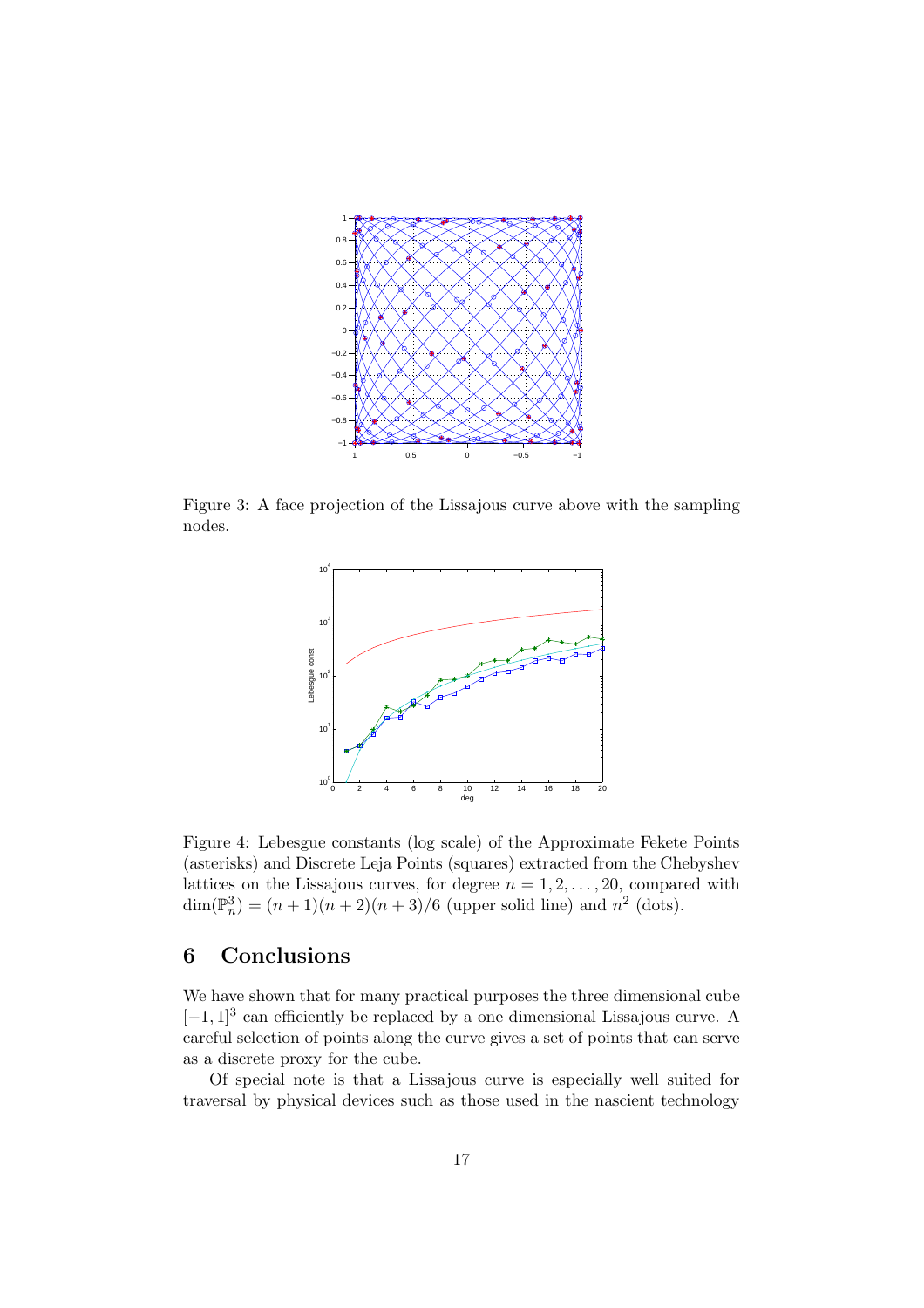

Figure 5: Interpolation errors on Approximate Fekete Points (asterisks) and Discrete Leja Points (squares) for the trivariate functions  $f_1$  (top) with  $c = 1$ (solid line) and  $c = 5$  (dotted line), and  $f_2$  (bottom) with  $\beta = 5$  (solid line) and  $\beta = 3$  (dotted line).

of Magnetic Particle Imaging.

# <span id="page-17-1"></span>References

- [1] Z. Battles and L.N. Trefethen, An extension of MATLAB to continuous functions and operators, SIAM J. Sci. Comput. 25 (2004), 1743–1770.
- <span id="page-17-0"></span>[2] R. Berman, S. Boucksom and D. Witt Nyström, Fekete points and convergence towards equilibrium measures on complex manifolds, Acta Math. 207 (2011), 1–27.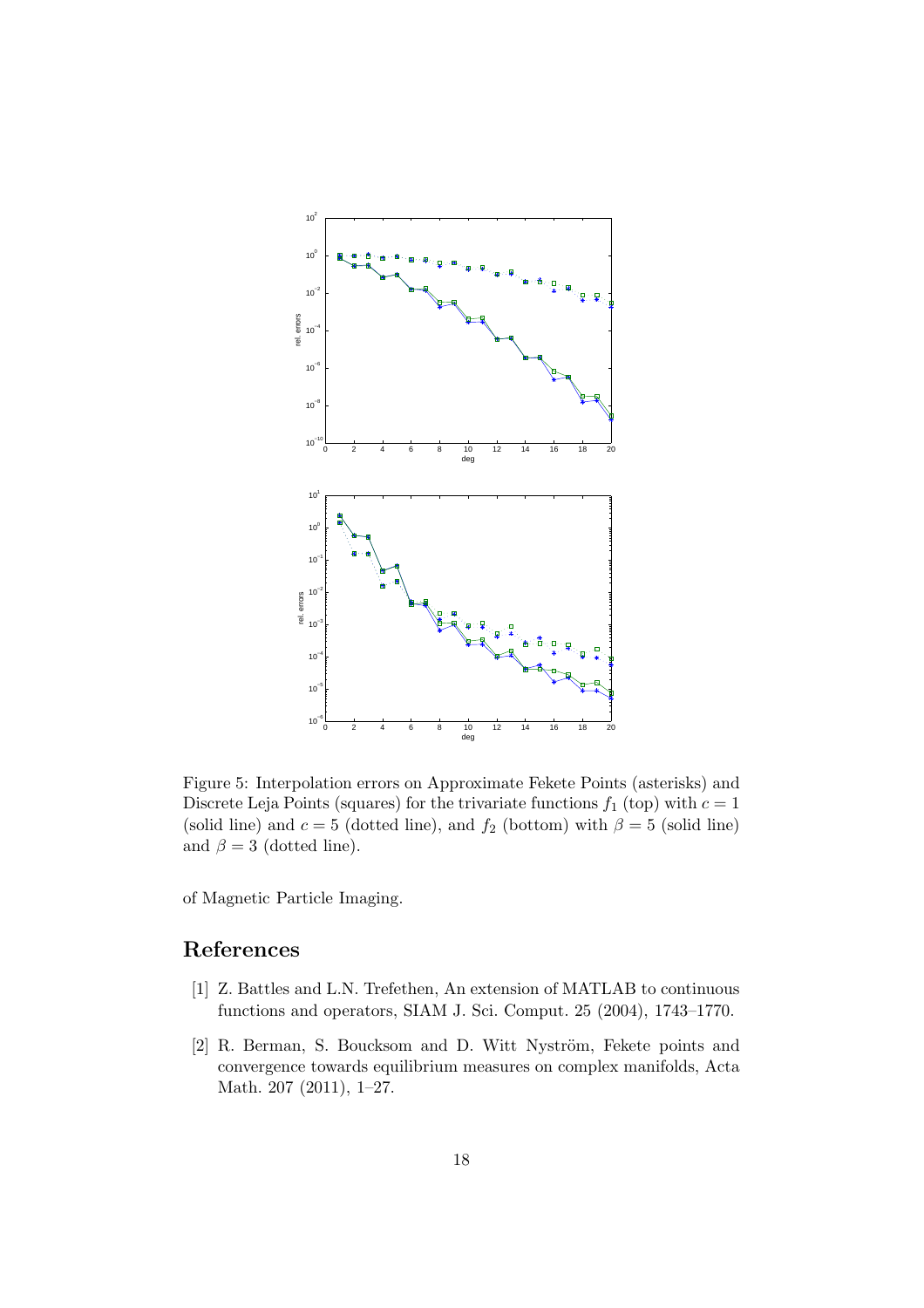- <span id="page-18-0"></span>[3] L. Bos, M. Caliari, S. De Marchi, M. Vianello and Y. Xu, Bivariate Lagrange interpolation at the Padua points: the generating curve approach, J. Approx. Theory 143 (2006), 15–25.
- <span id="page-18-9"></span>[4] L. Bos, J.-P. Calvi, N. Levenberg, A. Sommariva and M. Vianello, Geometric Weakly Admissible Meshes, Discrete Least Squares Approximation and Approximate Fekete Points, Math. Comp. 80 (2011), 1601– 1621.
- <span id="page-18-1"></span>[5] L. Bos, S. De Marchi, M. Vianello and Y. Xu, Bivariate Lagrange interpolation at the Padua points: the ideal curve approach, Numer. Math. 108 (2007), 43–57.
- <span id="page-18-6"></span>[6] L. Bos, S. De Marchi, A. Sommariva and M. Vianello, Computing multivariate Fekete and Leja points by numerical linear algebra, SIAM J. Numer. Anal. 48 (2010), 1984–1999.
- <span id="page-18-5"></span>[7] L. Bos, S. De Marchi, A. Sommariva and M. Vianello, Weakly Admissible Meshes and Discrete Extremal Sets, Numer. Math. Theory Methods Appl. 4 (2011), 1–12.
- <span id="page-18-11"></span><span id="page-18-2"></span>[8] P.A. Businger and G.H. Golub, Linear least-squares solutions by Householder transformations, Numer. Math. 7 (1965), 269–276.
- [9] M. Caliari, S. De Marchi, A. Sommariva and M. Vianello, Padua2DM: fast interpolation and cubature at the Padua points in Matlab/Octave, Numer. Algorithms 56 (2011), 45–60.
- <span id="page-18-3"></span>[10] M. Caliari, S. De Marchi and M. Vianello, Bivariate polynomial interpolation on the square at new nodal sets, Appl. Math. Comput. 165/2  $(2005), 261-274$ .
- <span id="page-18-8"></span>[11] J.P. Calvi and N. Levenberg, Uniform approximation by discrete least squares polynomials, J. Approx. Theory 152 (2008), 82–100.
- [12] J. Castineira Merino, Lissajous Figures and Chebyshev Polynomials, College Math. J. 34 (2003), 122–127.
- <span id="page-18-10"></span>[13] A. Civril and M. Magdon-Ismail, On Selecting a Maximum Volume Sub-matrix of a Matrix and Related Problems, Theoretical Computer Science 410 (2009), 4801–4811.
- <span id="page-18-4"></span>[14] R. Cools and K. Poppe, Chebyshev lattices, a unifying framework for cubature with Chebyshev weight function, BIT 51 (2011), 275–288.
- <span id="page-18-7"></span>[15] R. Cools and K. Poppe, In search for good Chebyshev lattices. Monte Carlo and quasi-Monte Carlo methods 2010, 639–654, Springer Proc. Math. Stat., 23, Springer, Heidelberg, 2012.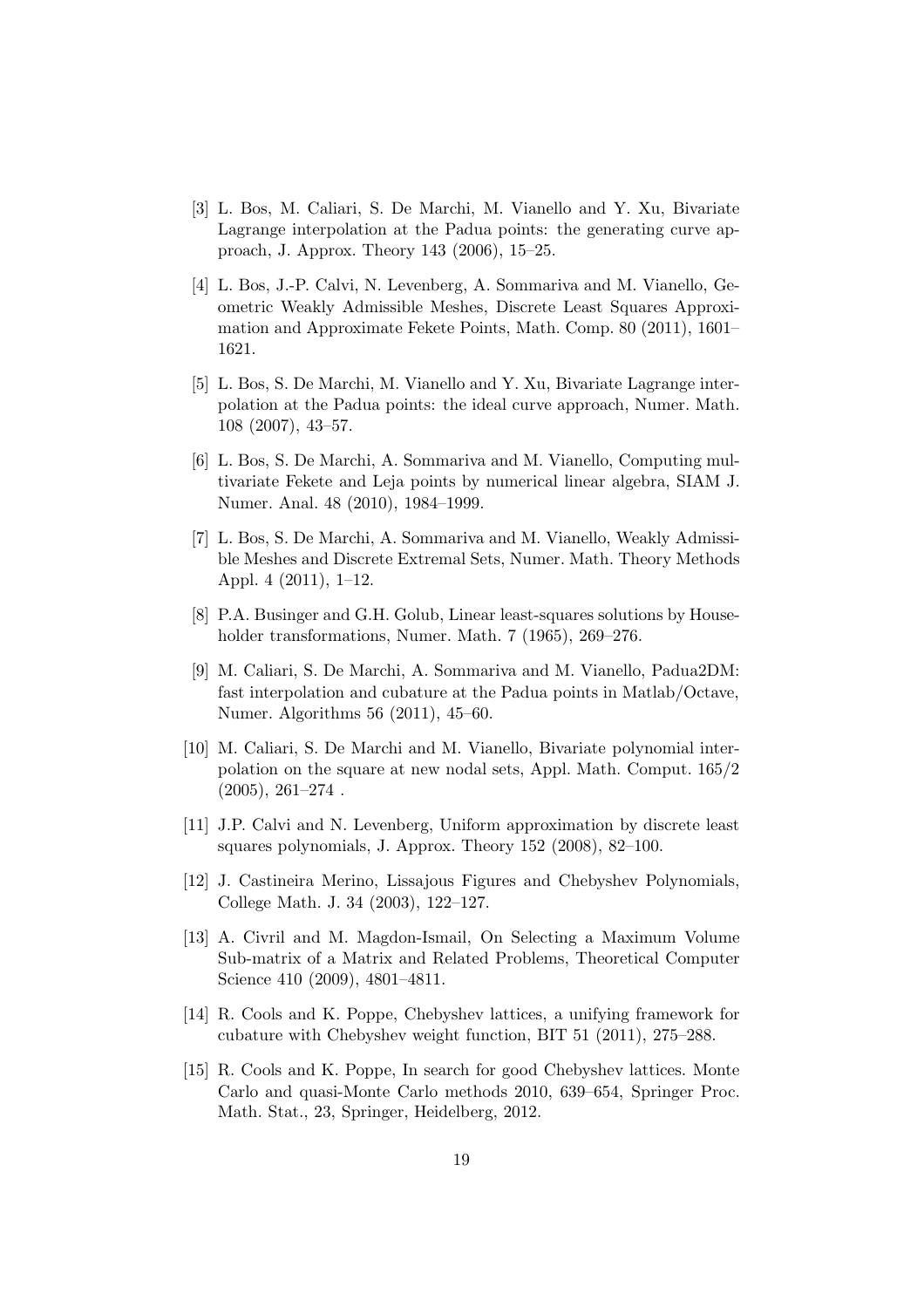- <span id="page-19-8"></span>[16] R. Cools and K. Poppe, CHEBINT: a MATLAB/Octave toolbox for fast multivariate integration and interpolation based on Chebyshev approximations over hypercubes, ACM Trans. Math. Software 40 (2013), no. 1.
- <span id="page-19-5"></span>[17] S. De Marchi, A. Sommariva and M. Vianello, Multivariate Christoffel functions and hyperinterpolation, Dolomites Res. Notes Approx. DRNA 7 (2014), 26–33.
- <span id="page-19-12"></span>[18] S. De Marchi, F. Piazzon, A. Sommariva and M. Vianello, WAM: Matlab package for polynomial fitting on Weakly Admissible Meshes, available online at <http://www.math.unipd.it/~marcov/CAAsoft>.
- <span id="page-19-11"></span>[19] S. De Marchi and M. Vianello, hyperlissa: Matlab code for hyperinterpolation on 3d Lissajous curves, available online at <http://www.math.unipd.it/~marcov/CAAsoft>.
- <span id="page-19-6"></span>[20] S. De Marchi, M. Vianello and Y. Xu, New cubature formulae and hyperinterpolation in three variables, BIT Numerical Mathematics 49 (2009), 55–73.
- <span id="page-19-10"></span><span id="page-19-4"></span>[21] T.A. Driscoll, N. Hale, and L.N. Trefethen, editors, Chebfun Guide, Pafnuty Publications, Oxford, 2014.
- [22] C.F. Dunkl and Y. Xu, Orthogonal Polynomials of Several Variables, Encyclopedia of Mathematics and its Applications 81, Cambridge University Press, 2001.
- <span id="page-19-0"></span>[23] W. Erb, C. Kaethner, P. Dencker and M. Ahlborg, A survey on bivariate Lagrange interpolation on Lissajous nodes, Dolomites Res. Notes Approx. 8 (2015), 23–36.
- <span id="page-19-7"></span>[24] G. Godzina, Blending methods for two classical integrals, Computing 54 (1995), 273–282.
- <span id="page-19-3"></span>[25] K. Hesse and I.H. Sloan, Hyperinterpolation on the sphere, Frontiers in interpolation and approximation, Pure Appl. Math. 282, Chapman & Hall/CRC, Boca Raton, FL, 2007, pp. 213–248.
- <span id="page-19-1"></span>[26] T. Knopp and T.M. Buzug, Magnetic Particle Imaging. An Introduction to Imaging Principles and Scanner Instrumentation, Springer, Berlin, 2013.
- <span id="page-19-2"></span>[27] J.C. Mason and D.C. Handscomb, Chebyshev Polynomials, Chapman and Hall/CRC, Boca Raton, FL, 2003.
- <span id="page-19-9"></span>[28] Mathworks, Matlab documentation (2014), available online at: <http://www.mathworks.com/help/matlab>.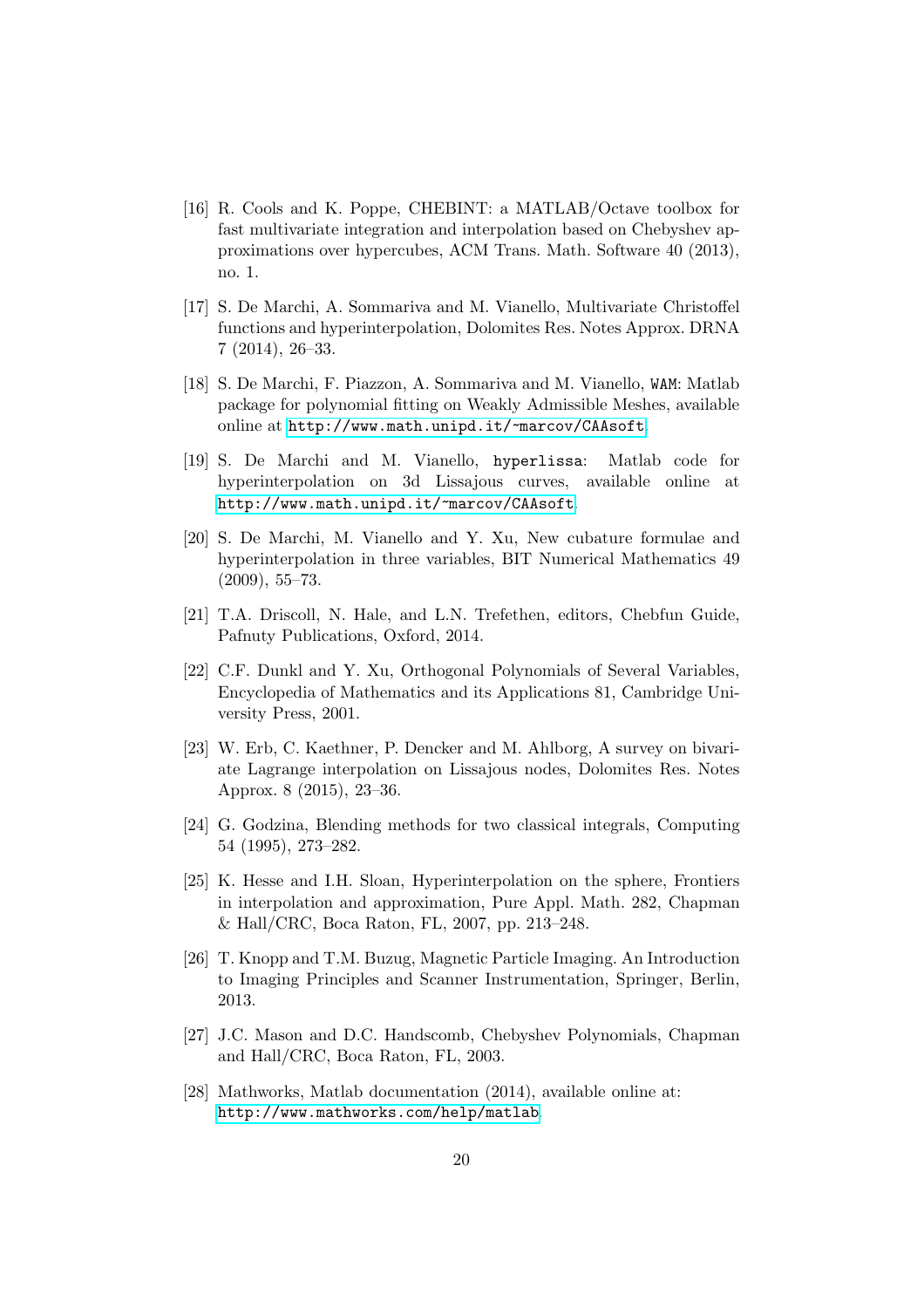- <span id="page-20-4"></span>[29] H. Moriguchi, M. Wendt and J.L. Guerk, Applying the Uniform Resampling (URS) Algorithm to Lissajous Trajectory: Fast Image Reconstruction with Optimal Gridding, Magnetic Resonance in Medicine 44 (2000), 766–781.
- <span id="page-20-6"></span><span id="page-20-0"></span>[30] F. Piazzon and M. Vianello, Small perturbations of polynomial meshes, Appl. Anal. 92 (2013), 1063–1073.
- <span id="page-20-5"></span>[31] I.H. Sloan, Polynomial interpolation and hyperinterpolation over general regions, J. Approx. Theory 83 (1995), 238–254.
- <span id="page-20-3"></span>[32] A. Sommariva, M. Vianello and R. Zanovello, Nontensorial Clenshaw-Curtis cubature, Numer. Algorithms 49 (2008), 409–427.
- <span id="page-20-7"></span>[33] L. Szili and P. Vertesi, On multivariate projection operators, J. Approx. Theory 159 (2009), 154–164.
- [34] L.N. Trefethen, Chebfun and Approximation Theory, Chapter 4 in: T.A. Driscoll, N. Hale, and L.N. Trefethen, editors, Chebfun Guide, Pafnuty Publications, Oxford, 2014.
- <span id="page-20-1"></span>[35] P. Vojta, Applications of arithmetic algebraic geometry to Diophantine approximations, Arithmetic algebraic geometry (Trento, 1991), 164– 208, Lecture Notes in Math., 1553, Springer, Berlin, 1993.
- <span id="page-20-2"></span>[36] H. Wang, K. Wang and X. Wang, On the norm of the hyperinterpolation operator on the d-dimensional cube, Comput. Math. Appl. 68 (2014), 632–638.

# 7 Appendix

**Proof of Theorem 1.** We prove the theorem for  $n$  even, the proof being similar in the odd case. Let be  $m = n/2$ , n even, so that

$$
(a_n, b_n, c_n) = (3m^2 + m, 3m^2 + 2m, 3m^2 + 3m + 1).
$$

First case. We show that it is not possible to have

$$
ia = jb + kc
$$

for  $i + j + k \le 4m$  (= 2n). Now,  $ia = jb + kc$  becomes  $i(3m^2 + m)$  +  $j(3m^2 + 2m) + k(3m^2 + 3m) + k$ . Since m divides  $3m^2 + m$ ,  $3m^2 + 2m$  and  $3m^2 + 3m$ , we must have that m divides k, i.e.,  $k = \alpha m$ ,  $\alpha \geq 0$ . Since  $k \le 4m, 0 \le \alpha \le 4.$ 

Hence we must have

$$
i(3m2 + m) = j(3m2 + 2m) + \alpha m(3m2 + 3m + 1)
$$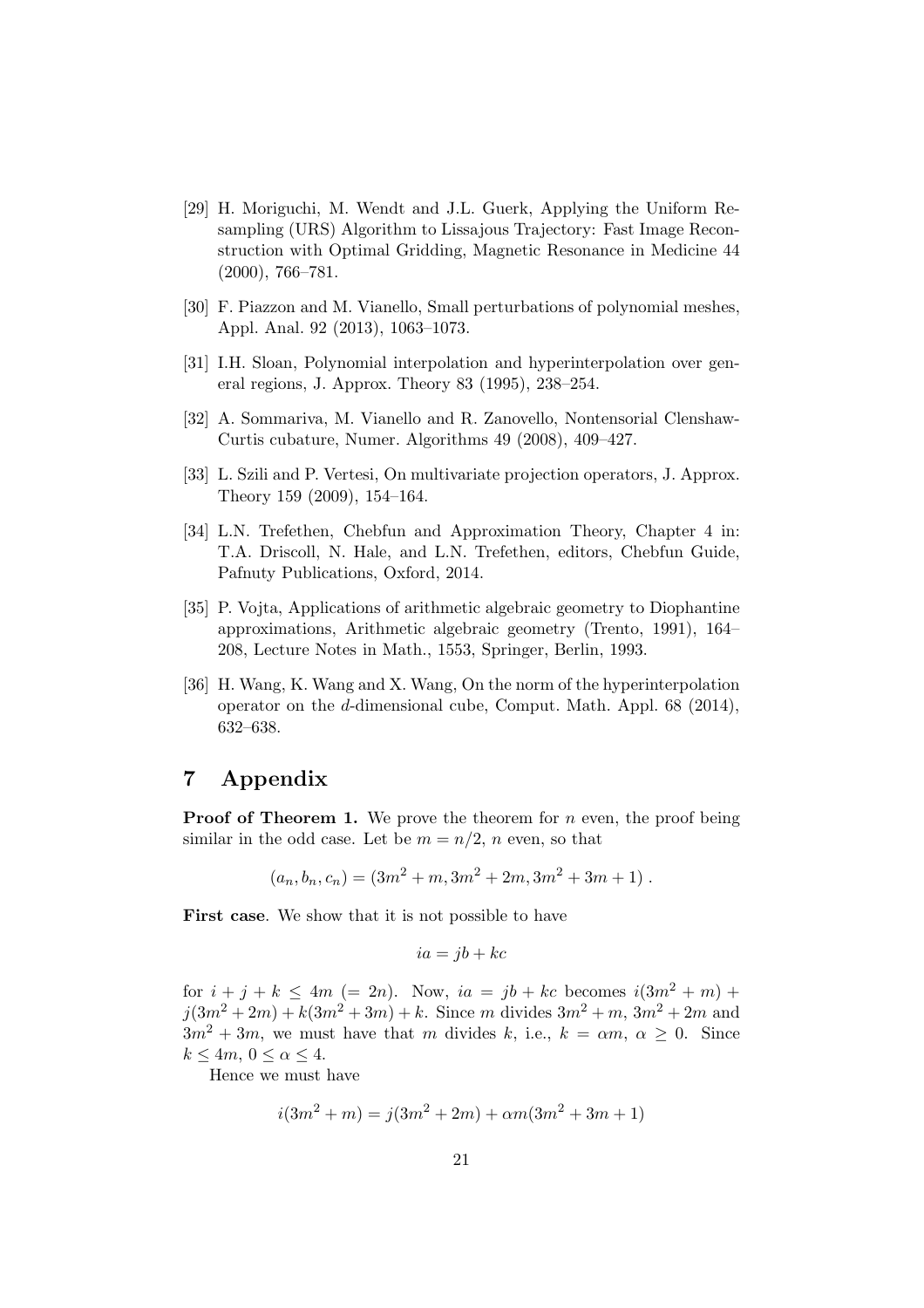that is, dividing by  $m$ ,

$$
i(3m + 1) = j(3m + 2) + \alpha(3m^{2} + 3m + 1) ,
$$

which is equivalent to

$$
i((3m + 2) - 1) = j(3m + 2) + \alpha((3m + 2)m + (m + 1))
$$

and to

$$
(3m + 2)(i - j - m\alpha) = i + \alpha(m + 1) .
$$

The latter implies that

$$
i + \alpha(m+1) = \beta(3m+2)
$$

for some integer  $\beta \geq 0$ , i.e.,

$$
i=\beta(3m+2)-\alpha(m+1)
$$

(actually  $\beta = i - j - m\alpha$ ). ¿From

$$
\beta = i - j - m\alpha
$$

we have

$$
j = i - m\alpha - \beta = \beta(3m + 2) - \alpha(m + 1) - m\alpha - \beta
$$

i.e.,

$$
j = \beta(3m+1) - \alpha(2m+1)
$$

(which must be  $\geq$  0). It follows that

$$
i + j + k = \beta(3m + 2) - \alpha(m + 1) + \beta(3m + 1) - \alpha(2m + 1) + \alpha m,
$$

i.e.,

$$
i + j + k = \beta(6m + 3) - \alpha(2m + 2)
$$
.

We now consider two possibilities for  $\alpha$ :

1)  $\alpha = 0$ . In this case

$$
i = \beta(3m + 2)
$$
,  $j = \beta(3m + 1)$ ,  $k = 0$ 

and  $i + j + k = \beta(6m + 3)$ . Now,  $\beta \neq 0$  otherwise  $i = j = k = 0$ . Hence

$$
i + j + k \ge 1(6m + 3) > 4m
$$

violating the constraint on  $i + j + k$ .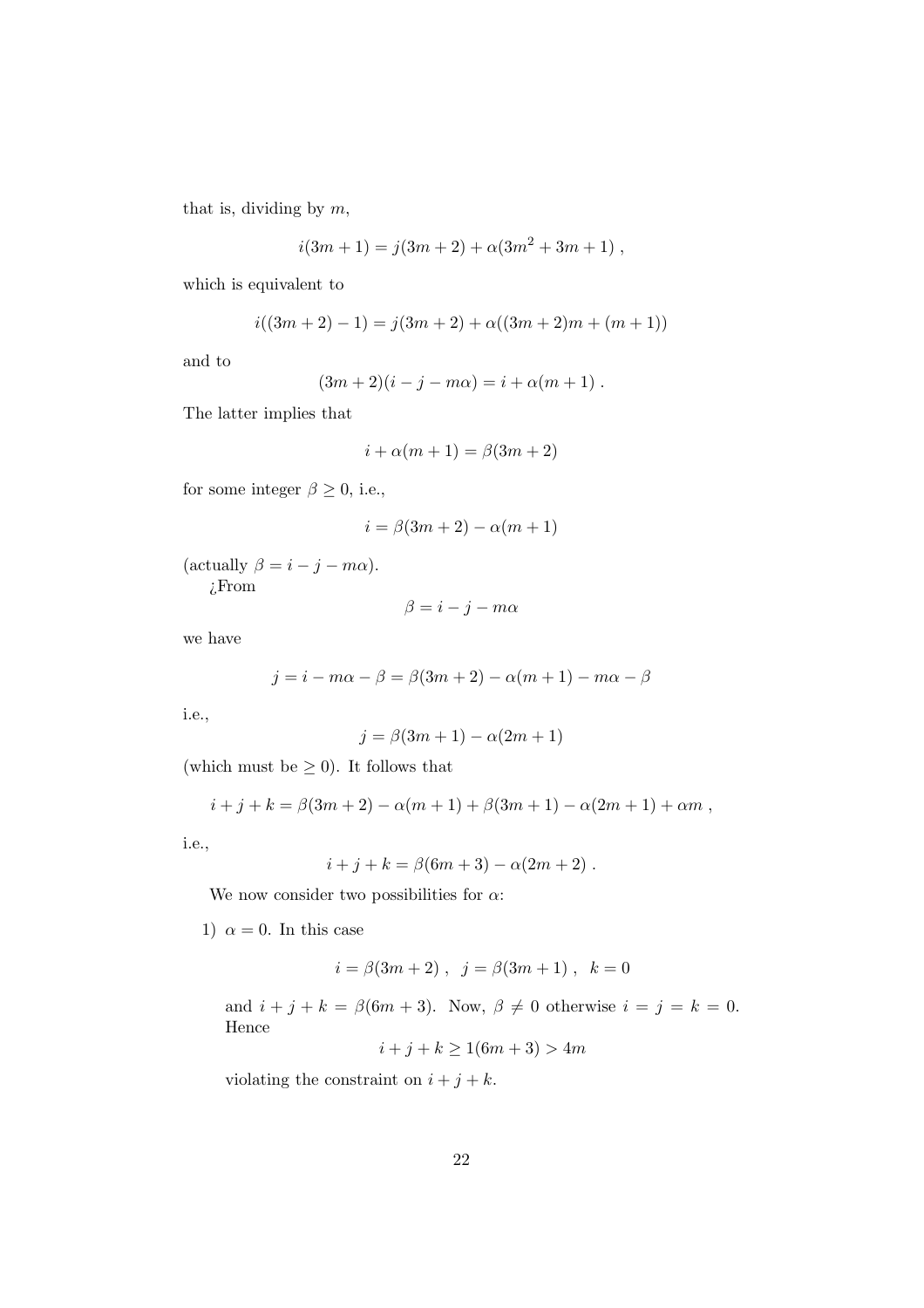2)  $\alpha \geq 1$  (and  $\alpha \leq 4$ ). In this case  $\beta \geq 1$ , for otherwise  $i, j < 0$ . More precisely, since

$$
j = \beta(3m + 1) - \alpha(2m + 1) = (3\beta - 2\alpha)m - \alpha \ge 0
$$

we must have  $3\beta - 2\alpha \geq 1$ . Hence

$$
i + j + k = \beta(6m + 3) - \alpha(2m + 2) = m(6\beta - 2\alpha) + 3\beta - 2\alpha
$$
  
=  $m(3\beta - 2\alpha + 3\beta) + 3\beta - 2\alpha \ge m(1 + 3) + 1 = 4m + 1 > 4m$ 

which again violates the constraint on  $i + j + k$ .

Second case. It is not possible that

$$
jb = ia + kc
$$

for  $i + j + k \le 4m$  (= 2n). In this case,  $ia = jb + kc$  becomes  $i(3m^2 + m) =$  $j(3m^2 + 2m) + k(3m^2 + 3m) + k$ . Since m divides  $3m^2 + m$ ,  $3m^2 + 2m$  and  $3m^2 + 3m$ , we must have that m divides k, i.e.,  $k = \alpha m$ ,  $\alpha \geq 0$ . Since  $k \ge 4m, 0 \le \alpha \le 4.$ 

Hence we must have

$$
j(3m2 + 2m) = i(3m2 + m) + \alpha m(3m2 + 3m + 1)
$$

and dividing by m

$$
j(3m + 2) = i(3m + 1) + \alpha(3m^{2} + 3m + 1)
$$

which implies that

$$
j(3m + 1) + j = i(3m + 1) + \alpha(m(3m + 1) + 2m + 1)
$$

and also

$$
j - \alpha(2m + 1) = (i - j + \alpha m)(3m + 1) .
$$

Let  $\beta = i - j + \alpha m$  (which a priori could be  $\leq 0$ ) so that

$$
j - \alpha((2m + 1) = \beta(3m + 1)
$$

which is equivalent to

$$
j = \beta(3m + 1) + \alpha(2m + 1) ,
$$

and

$$
i = \beta + j - \alpha m = \beta + (\beta(3m + 1) + \alpha(2m + 1)) - \alpha m ,
$$

i.e.,

$$
i = \beta(3m+2) + \alpha(m+1) .
$$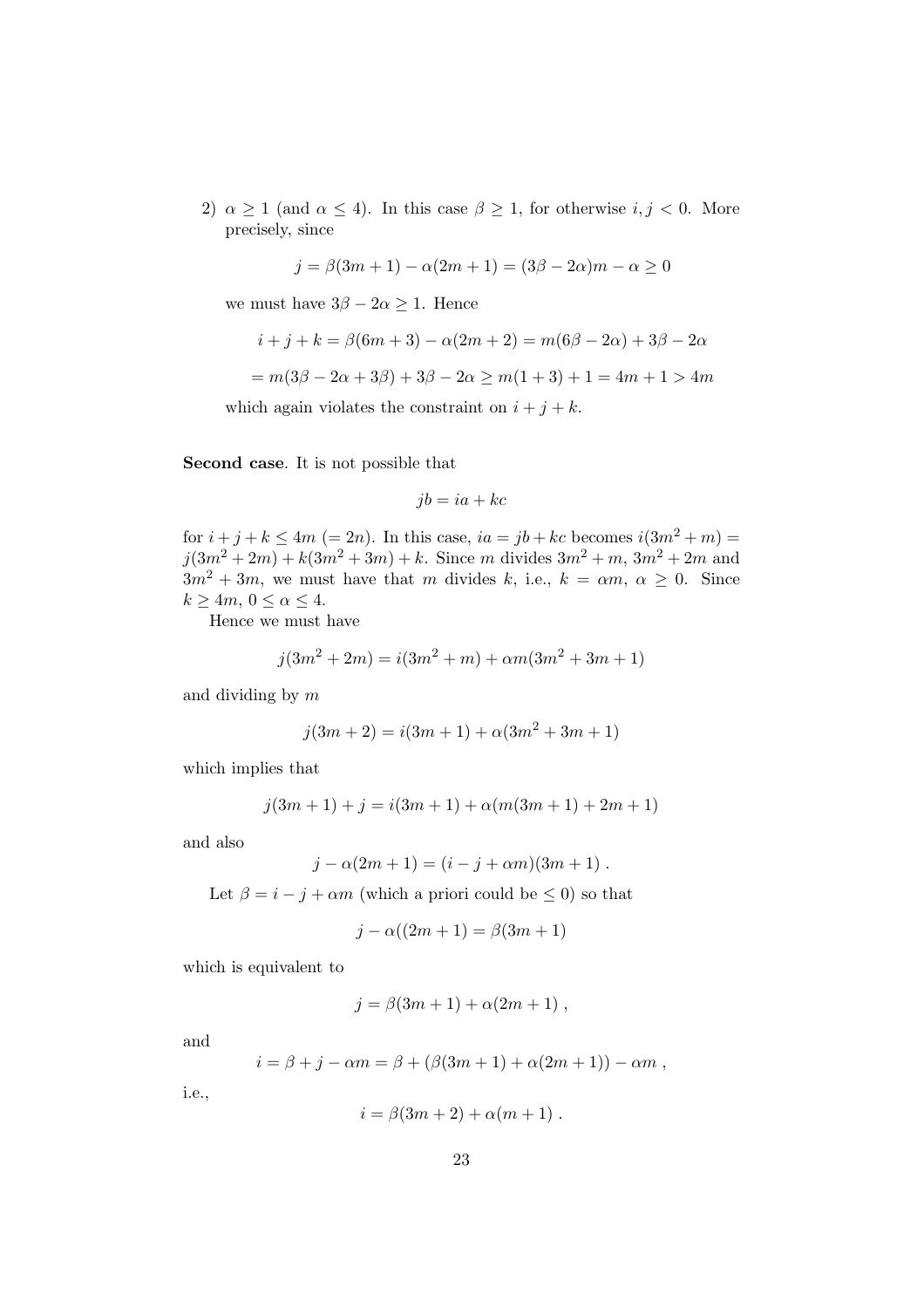Hence

$$
i + j + k = \beta(3m + 2) + \alpha(m + 1) + \beta(3m + 1) + \alpha(2m + 1) + \alpha m = \beta(6m + 3) + \alpha(4m + 2) = m(6\beta + 4\alpha) + 3\beta + 2\alpha = (3\beta + 2\alpha)(2m + 1).
$$

For  $0 \lt i + j + k \leq 4m$ , the only possibility is

$$
3\beta+2\alpha=1\;.
$$

For  $0 \le \alpha \le 4$ , the only integer solution for  $\beta$  is

$$
\alpha=2\;,\;\;\beta=-1\;.
$$

However, in this case,

$$
i = \beta(3m + 2) + \alpha(m + 1) = -(3m + 2) + 2(m + 1) = -m < 0
$$

which is not allowed.

Third case. It is not possible that

$$
kc = ia + jb
$$

for  $i+j+k \leq 4m (= 2n)$ . In this case,  $kc = ia+jb$  becomes  $k(3m^2+3m)+k =$  $i(3m^2+m)+j(3m^2+2m)$ . Since m divides  $3m^2+m$ ,  $3m^2+2m$  and  $3m^2+3m$ , we must have again that m divides k, i.e.,  $k = \alpha m$ ,  $\alpha \geq 0$ . Since  $k \geq 4m$ ,  $0 \leq \alpha \leq 4.$ 

Hence

$$
\alpha m(3m^2 + 3m + 1) = i(3m^2 + m) + j(3m^2 + 2m).
$$

Dividing by  $m$  we obtain

$$
\alpha(3m^2 + 3m + 1) = i(3m + 1) + j(3m + 2)
$$

or equivalently

$$
\alpha(m(3m+2)+m+1) = i(3m+2-1) + j(3m+2)
$$

and

$$
i + \alpha(m + 1) = (3m + 2)(-\alpha m + i + j).
$$

Let  $\beta = -\alpha m + i + j$ . Then

$$
i + \alpha(m + 1) = \beta(3m + 2)
$$